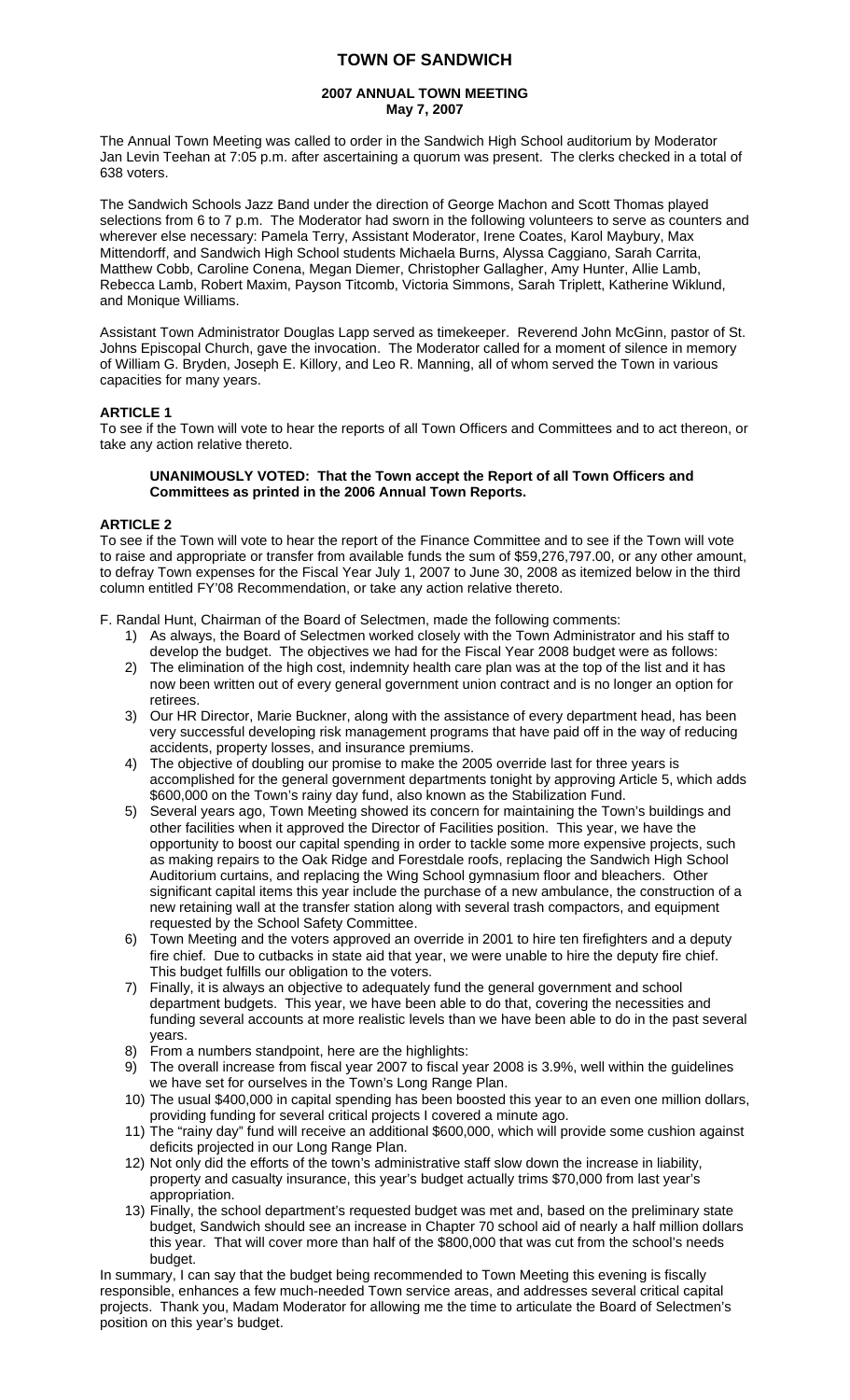Finance Committee Budget Message:

Hank Sennott, Chairman of the Finance Committee, gave the following report to the 2007 Annual Town Meeting: The role of the Finance Committee tonight is a simple one: to report on the proposed town budget based on the Committee's thorough review and to recommend to Town Meeting a fiscally responsible spending plan that meets the needs of our community within our ability to pay.

To fulfill this important responsibility, the Finance Committee interviews every Town Department head…from Accountant to Treasurer…as well as meeting with the Board of Selectmen and the Superintendent of the Upper Cape Regional Technical School. Several of us also toured various Town Facilities including our three fire stations, Police Department, Sandwich Hollows Golf Course and the Ryder Conservation area.

In an effort to make the budget review process more open to residents, Finance Committee meetings were televised live for the first time on local cable access giving every interested citizen the opportunity to learn about the operations of Town Departments, their particular challenges and spending plans for the upcoming Fiscal Year. The Finance Committee also hosted an "Open Mic" night to give residents an opportunity to express their concerns directly to the Committee in an open, public session.

As a result of our review, the Finance Committee offers the following observations and comments: The budget we recommend for your approval is balanced and  $-$  for the first time in many years  $-$  funds the General Government and School Department budgets at levels initially requested by the Town Administrator and School Committee. While this is significant, several needed staff positions and enhanced operating budget accounts on the General Government side – many of which were reduced several years ago – could not be funded once again within the limits of Proposition 2.5. On the School side, five full-time and two part-time positions are being eliminated and fees are increasing for both transportation and athletics.

In keeping with the policy adopted by the Board of Selectmen, the budget does not assume any increase in state aid—Chapter 70, Lottery Aid, etc. When these amounts become available, the Board of Selectmen will call a Special Town Meeting in the Fall so that funds can be appropriated or adjustments made accordingly.

The Finance Committee is pleased to report that the budget finally funds the position of Deputy Fire Chief first approved by voters in a May 10, 2001 override vote. The Deputy Chief position was the only one of ten positions approved in the override that could not be funded due to unexpected budget shortfalls the following year.

This budget also addresses long-standing shortfalls in certain Town Departments such as vehicle repairs in the Fire Department, the hiring of a deputy Natural Resources Director, and training needs in several departments. It also has a Reserve Fund of \$400,000. This figure is the same as last year, but arguably is still inadequate in that it represents less than 1.0% of our total operating budgets.

The Capital Improvements Budget is also funded at a level that will allow us to address several lingering concerns both in the General Government and School areas. With additional one-time increases in Surplus Revenue, all agreed higher spending on much needed and long delayed capital items was appropriate, leading to a total recommended allotment of \$1.0 million for FY'08.

Efforts by the Board of Selectmen and Town Administrator to phase out the indemnity health insurance option are also bearing fruit. The Finance Committee congratulates them—and our General Government bargaining units—for their efforts. Inroads have also been made by the School Committee and Superintendent, with the largest School union contract still unresolved for the upcoming school year.

A subgroup of the Finance Committee continues to work with the Golf Advisory Committee to create a long term, strategic plan for Sandwich Hollows Golf Course.

We would be remiss if we did not comment on the condition of the Town facilities. They are crowded, outdated and most likely need to be replaced. Sections of the Police Station are literally separating from each other; valuable electronic equipment is stored in the basement because that is the only place where there's space; rest room facilities are accessed through the Chief's office. Our Fire Stations are overcrowded; valuable equipment is stored in outside storage bins; medical supplies are kept in cabinets that barely pass inspection.

The Finance Committee has put a review of all Town facilities on its agenda for future months and will review options not only for our Police and Fire facilities, but also our other Town Offices, which are scattered in five separate buildings, excluding the Sandwich Marina and Sandwich Hollows, resulting in inefficiencies in operation and equipment.

While this year's budget process was relatively easy when compared with other years, we need to remember that our spending plans continue to be influenced by outside forces. The increasing costs of health insurance, the vagaries of state aid and the Upper Cape Regional Technical School assessment are just three areas that remain of constant concern.

As a Finance Committee—and as a community—we also continue to wrestle with the question as to whether to defer and minimize overrides to limit impact on taxes or to raise whatever is needed to provide services that many residents consider necessary. We will no doubt be confronted with that dilemma over the next few years as we look at solutions to our Town facility crisis and providing the funds necessary to educate our children. It should be an interesting debate that we hope everyone will participate in.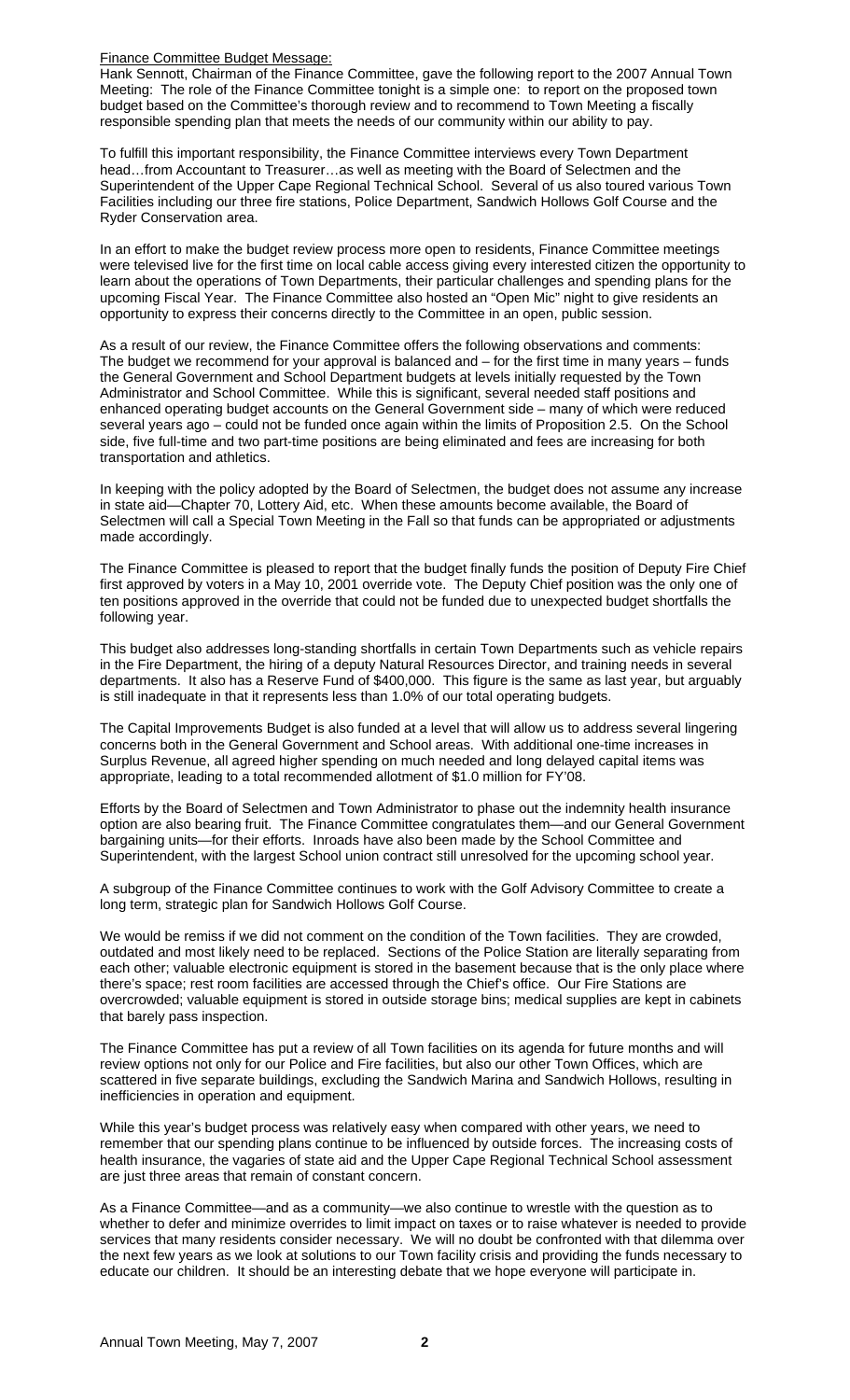# **FY '08 BUDGET TOTALS**

|                         |                                                      | <b>FY'06</b><br><b>FY'07</b> |                    | <b>FY'08</b>       |
|-------------------------|------------------------------------------------------|------------------------------|--------------------|--------------------|
| No.                     | <b>Department</b>                                    | Appropriated                 | Appropriated       | Recommended        |
| 114                     | <b>Moderator</b>                                     | 450                          | 450                | 450                |
| 123                     | Selectmen/Administrator                              | 290,033                      | 293,380            | 315,317            |
|                         |                                                      |                              |                    |                    |
|                         | <b>Personnel Expenses</b>                            | 100,000                      | 255,178            | 233,693            |
| 131                     | <b>Finance Committee</b>                             | 2,200                        | 2,200              | 2,200              |
| 135<br>$\overline{141}$ | <b>Accounting</b>                                    | 138,791                      | 142,056            | 146,918            |
| 145                     | <b>Assessing</b><br><b>Treasurer</b>                 | 289,662<br>161,864           | 299,204<br>166,744 | 313,686<br>171,617 |
| 146                     | <b>Tax Collector</b>                                 | 196,994                      | 205,539            | 207,151            |
| 147                     | <b>Tax Title</b>                                     | 30,000                       | 15,000             | 15,000             |
| 151                     | Legal                                                | 175,000                      | 200,000            | 200,000            |
| 152                     | <b>Human Resources</b>                               | 97,457                       | 101,000            | 107,419            |
| 152                     | <b>Town Clerk</b>                                    | 127,562                      | 130,012            | 136,986            |
| 162                     | <b>Elections &amp; Registrations</b>                 | 38,900                       | 53,400             | 51,400             |
| 171                     | <b>Natural Resources</b>                             | 107,930                      | 167,597            | 218,760            |
| 175                     | <b>Planning &amp; Development</b>                    | 122,475                      | 136,919            | 141,003            |
| 190                     | <b>Facilities Management</b>                         | 371,641                      | 376,006            | 387,281            |
| 195                     | <b>Town Reports</b>                                  | 15.000                       | 13,000             | 13,000             |
| 196                     | <b>Bind Town Records</b>                             | 1,500                        | 1,000              | 1,000              |
| 197                     | <b>Data Processing</b>                               | 279,500                      | 281,269            | 295,678            |
|                         | Total 100s                                           | 2,546,959                    | 2,839,954          | 2,958,559          |
|                         |                                                      |                              |                    |                    |
| 210                     | <b>Police Department</b>                             | 2,789,387                    | 2,772,018          | 2,973,135          |
| 220                     | <b>Fire Department</b>                               | 3,089,197                    | 3,152,535          | 3,486,970          |
| 241                     | <b>Inspections</b>                                   | 190,992                      | 196,696            | 208,807            |
| 244                     | <b>Weights &amp; Measures</b>                        | 1,200                        | 1,200              | 1,200              |
| 291                     | <b>Emergency Management</b>                          | 480                          | 1,000              | 2,000              |
| 294                     | <b>Forest Warden</b>                                 | 1,200                        | 1,200              | 1,500              |
| 297                     | <b>Bourne Shellfish</b>                              | 4,000                        | 4,000              | 4,000              |
| 299                     | <b>Greenhead Fly</b>                                 | 1,500                        | 1,500              | 1,500              |
|                         | Total 200s                                           | 6,077,956                    | 6,130,149          | 6,679,112          |
| 300                     | <b>School Department</b>                             | 26,070,445                   | 27, 113, 263       | 28,549,981         |
|                         | Total 300s                                           | 26,070,445                   | 27,113,263         | 28,549,981         |
|                         |                                                      |                              |                    |                    |
| 410                     | <b>DPW</b> - Engineering                             | 120,771                      | 121,297            | 125,235            |
| 420                     | DPW - Highways                                       | 1,093,554                    | 1,157,677          | 1,203,710          |
| 421                     | Snow & Ice                                           | 250,004                      | 250,005            | 200,006            |
| 424                     | <b>Streetlights</b>                                  | 23,500                       | 23,500             | 30,000             |
| 435                     | <b>DPW</b> - Sanitation                              | 748,716                      | 780,069            | 780,069            |
|                         | <b>Total 400s</b>                                    | 2,236,545                    | 2,332,548          | 2,389,020          |
|                         |                                                      |                              |                    |                    |
| 510                     | <b>Health Department</b>                             | 144,749                      | 146,986            | 152,803            |
| 522                     | <b>Nursing Department</b>                            | 91,915                       | 90,902             | 115,172            |
| 541                     | <b>Council on Aging</b>                              | 116,617                      | 122,671            | 131,515            |
| 543                     | <b>Veterans Services</b>                             | 30,806                       | 28,991             | 29,349             |
| 547                     | <b>Disabilities Commission</b>                       | 500                          | 500                | 500                |
|                         | Total 500s                                           | 384,587                      | 390,050            | 429,339            |
|                         |                                                      |                              |                    |                    |
| 610                     | Library                                              | 730,602                      | 759,826            | 800,219            |
| 629                     | <b>Youth Task Force</b>                              | 500                          | 500                | 500                |
| 630                     | <b>Recreation Department</b>                         | 54,455                       | 58,239             | 58,439             |
| 650                     | <b>DPW - Parks</b>                                   | 20,250                       | 23,250             | 23,250             |
| 670                     | <b>Archives</b>                                      | 2,500                        | 2,500              | 0                  |
| 671<br>693              | <b>Hoxie House/Grist Mill</b><br><b>Memorial Day</b> | 0<br>1,200                   | 0<br>1,200         | 20,000<br>1,200    |
| 694                     | <b>Historic District</b>                             | 11,000                       | 11,000             | 11,500             |
|                         | Total 600s                                           | 820,507                      | 856,515            | 918,108            |
|                         |                                                      |                              |                    |                    |
|                         | <b>OPERATING SUBTOTAL:</b>                           | 38,136,999                   | 39,662,479         | 41,924,119         |
|                         |                                                      |                              |                    |                    |
| 135                     | <b>Marina &amp; SHGC Indirect Cost Transfers</b>     |                              |                    | 22,200             |
| 630                     | <b>Beach &amp; Recreation Account Transfers</b>      |                              |                    | 162,772            |
| 645                     | <b>Community Preservation Act Debt</b>               |                              |                    | 996,992            |
| 650                     | <b>Cemetery Trust Fund Transfer</b>                  |                              |                    | 22,000             |
|                         | <b>INTER-FUND TRANSFERS SUBTOTAL:</b>                |                              |                    | 1,203,964          |
|                         |                                                      |                              |                    |                    |
| 132                     | <b>Reserve Fund</b>                                  |                              |                    | 400,000            |
| 540                     | <b>Social Services Programs</b>                      |                              |                    | 30,000             |
| 710                     | <b>Short Term Debt</b>                               |                              |                    | 75,000             |
| 750                     | <b>Debt</b>                                          |                              |                    | 6,219,802          |
| 910                     | <b>Group Health Insurance</b>                        |                              |                    | 6,500,000          |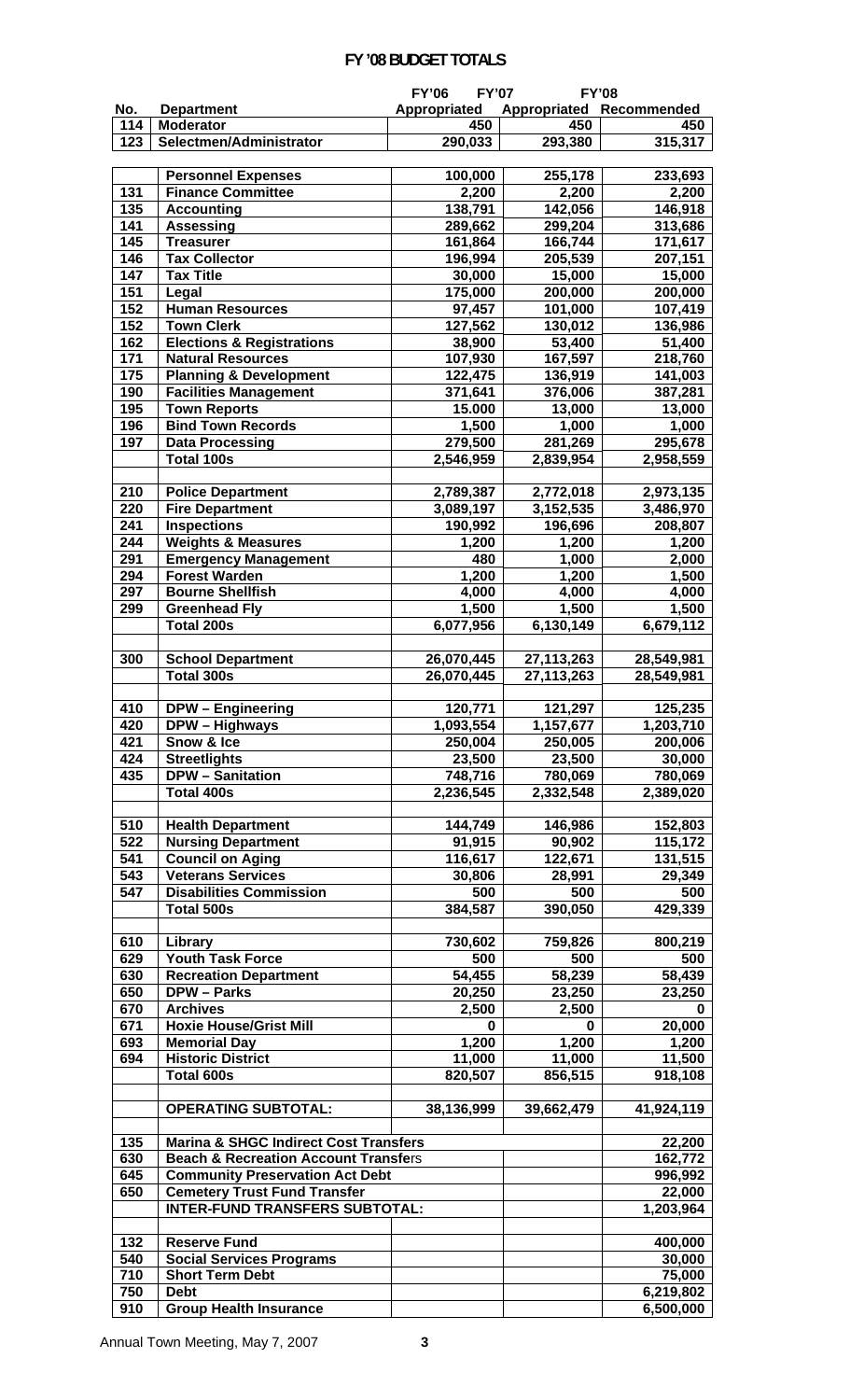| 912 | <b>Medicare</b>                           | 391,367    |
|-----|-------------------------------------------|------------|
| 940 | <b>Property &amp; Liability Insurance</b> | 650,000    |
| 941 | <b>Unemployment Account</b>               | 50,000     |
| 950 | <b>Retirement Assessment</b>              | 1,834,545  |
|     | <b>OTHER ACCOUNTS SUBTOTAL:</b>           | 16,148,714 |
|     |                                           |            |
|     | <b>FY'07 BUDGET TOTAL:</b>                | 58,279,805 |

**UNANIMOUSLY VOTED: That the Town hear the report of the Finance Committee and raise and appropriate \$55,538,134.00; transfer and appropriate \$537,707.00 from Surplus Revenue; transfer and appropriate \$750,000.00 from the ambulance receipts reserved for appropriation account; transfer and appropriate \$250,000.00 from overlay releases; transfer and appropriate \$996,992.00 from Community Preservation Act funds; transfer and appropriate \$7,200.00 from Sandwich Marina funds; transfer and appropriate \$162,772.00 from the beach parking receipts reserved for appropriation account; transfer and appropriate \$22,000.00 from cemetery trust funds; and transfer and appropriate \$15,000.00 from the Sandwich Hollows Golf Club enterprise fund to defray Town expenses for the Fiscal Year 2008 as itemized in the third column entitled FY'08 Recommendation, as printed in the Warrant under Article 2, and set the compensation of elected officials as follows:** 

| <b>Moderator</b>                    | 450.    |
|-------------------------------------|---------|
| <b>Chairman, Board of Selectmen</b> | 2,000.  |
| Selectmen - 4 each                  | 1.500.  |
| <b>Chairman, Board of Assessors</b> | 1.500.  |
| Assessors – 2 each                  | 1.000.  |
| <b>Town Clerk</b>                   | 63.000. |

### **ARTICLE 3**

To see if the Town will vote to raise and appropriate or transfer from available funds, the sum of \$1,624,674.00, or any other amount, to meet its obligation for the Upper Cape Cod Regional Technical School's Fiscal Year July 1, 2007 to June 30, 2008 assessment, or take any action relative thereto.

F. Randal Hunt, Chairman of the Board of Selectmen, made the following comments: Please note that when I refer to the school committee in my comments relative to this article, I am speaking of the Upper Cape Tech School Committee, on which Sandwich has two representatives.

In preparing the fiscal 2008 budget, we planned for an increase in the Upper Cape Tech School's assessment, taking that line item to \$1.4 million. In spite of several attempts during March by the Town Administrator to get preliminary budget figures from Upper Cape Tech, we received news of a 29 per cent increase in Sandwich's assessment after we had submitted our budget recommendations to the Finance Committee.

A significant part of the increase was related to Sandwich's enrollment at Upper Cape Tech, which went up relative to the other towns who send their kids to the school. Those towns, by the way, are Falmouth, Bourne, Wareham and Marion. But, even after factoring out this apportionment, the Upper Cape Tech's budget proposal for fiscal year 2008 is a 12 per cent increase over the current year. Far beyond what we can budget for our own school system.

According to the superintendent of Upper Cape Tech, in his presentation to us several weeks ago, the school had been funding its operations at what is called Foundation Level for several years. In planning for fiscal year 2008, the Upper Cape Tech School Committee approved an increase beyond Foundation Level to the tune of about \$350,000. Most of this increase, however, wasn't because of increased costs, but rather because the superintendent and school committee chose to fund several positions in the budget that had been previously funded by government grants.

Those government grants are not going away. The school committee has said that they will put the money, instead, into their rainy day fund. I like rainy day funds, but the Board of Selectmen had two major objections to this approach:

- 1) No warning about this change in budgeting technique was given to any of the participating towns. Surprises of this magnitude have no place in our budgeting process.
- 2) In order to pay for the unexpected increase in the Upper Cape Tech assessment, we had to reduce funding of our own school system--in effect, transferring funds directly from the Sandwich school department operating budget to the Upper Cape Tech's rainy day fund.

We are not, in any way, trying to take funds away from our students who attend Upper Cape Tech. The government grants will still be there and no services will disappear if we force the Upper Cape Tech school committee to take a second look at their budget.

Other towns agree with us. Wareham's finance committee recommended against approving the Upper Cape Tech assessment. They are voting on this article tonight at their own town meeting. The Bourne selectmen voted against recommending the increased assessment and I understand that Marion is considering the same action.

If two towns do not approve the Upper Cape Tech assessment, then their school committee will have to revisit their budget recommendation. This is worth taking a stand on and the Board of Selectmen recommends that you vote "No" on this article.

Penelope J. Blackwell, a Sandwich member of the Upper Cape Cod Regional Technical School, gave the following report after thanking the Boards and the Town for their prior support: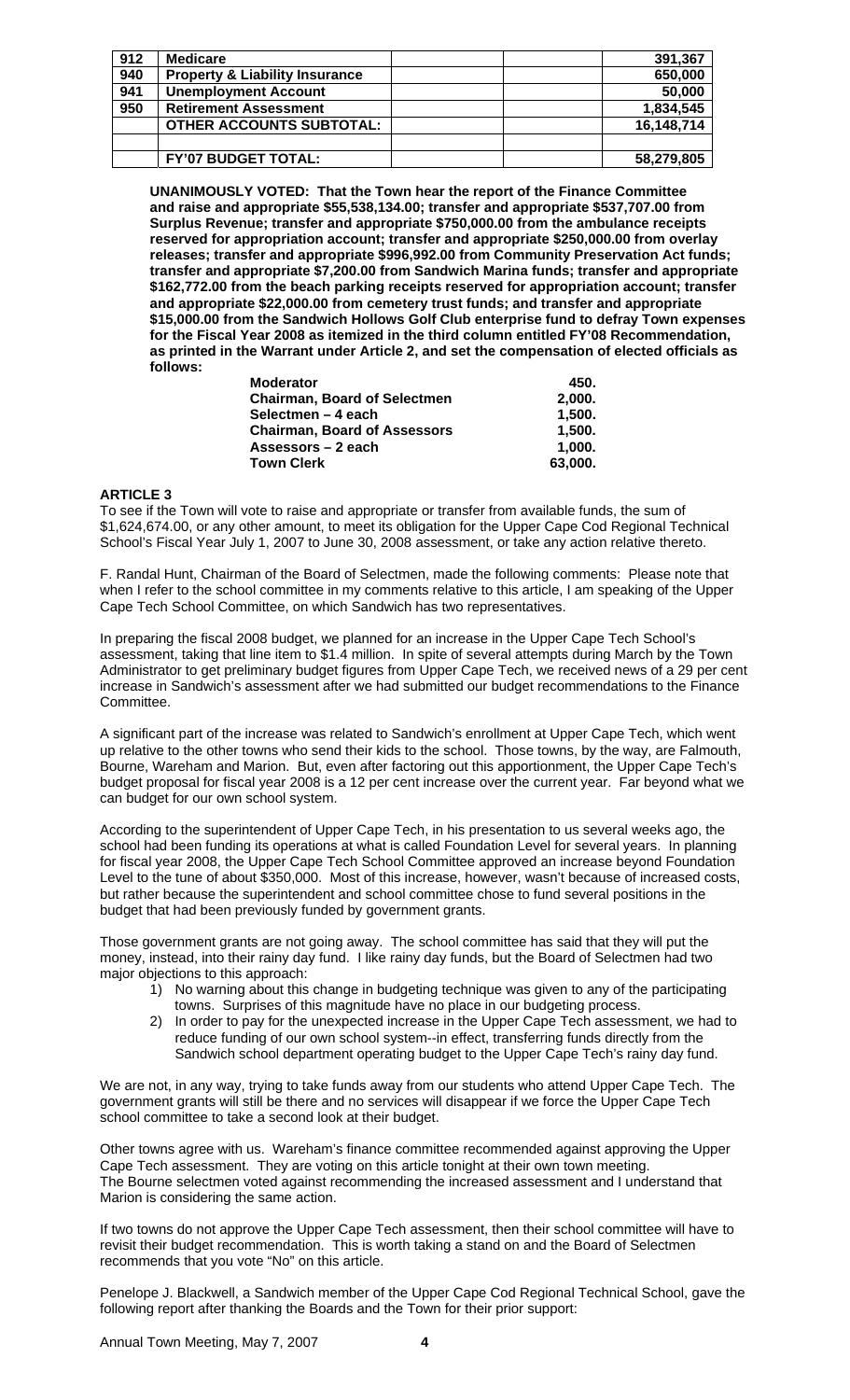In Massachusetts, the definition of an adequate spending level for a school district is called its "foundation budget." Every school district must spend at least this amount to educate its students. The formula used to determine the "foundation budget" was developed in FY94. Numerous state and federal mandates and curriculum changes, as well as more extensive MCAS testing, have been introduced since that time.

It is important to note that recent changes to the foundation budget have simply reconstituted costs into a new set of categories for understandable reporting. The DOE acknowledges that the rates have only been changed such that there is no significant change to the final foundation budgets amount. The new foundation budget formula might be more understandable, but it is still not adequate. The legislature needs to consider that fact that the foundation budget is set artificially low.

On October 1<sup>st</sup> of each year we report the total number of students in our school. That information, along with all the information from the towns on property assessments and median income levels, municipal revenue growth factor, become part of the formula. In addition our total number of ELL, low-income students, and special education students (30 per cent) are also part of the formula.

The state sets the Preliminary Minimum Contribution for each town and posts it on the website. We then add transportation costs and capital assessment. We also reduce the amount of the assessment by deducting the Chapter 70 aid and any other revenue available (interest).

The final assessment for the town of Sandwich is \$1,606,650. serving 133 students. The town's minimum contribution has increased 20.6% as mandated by the Commonwealth. Sandwich has increased its enrollment at UCT by 13.68% over the previous year.

The per-pupil cost to the Town of Sandwich is approximately \$12,080 per student. The cost to the other towns is: Falmouth \$14,107; Wareham \$9,055; Bourne \$11,593; and Marion \$13,981. These figures are based on the state funding formula and each town's perceived "ability to pay."

Within our operating budget is the entire school district benefits (health insurance) and building insurance. Health insurance for current staff and retirees has gone from \$1,364,440 to \$1,526,244. As part of the Cape Cod Municipal Health group, this increase was not as bad as expected. Our building insurance has increased from \$105,500 to \$121,500 this year. We also must do our own snow removal and have budgeted only \$10,500.

A Decennial Evaluation given on April 12, 2007 given by Charles Salerno listed areas of commendation including: The openness of the administration to the students, students feel very comfortable approaching administrators with problems or concerns; the respect for staff shown by the students; the hard work done by students; the tremendous rapport with the community; excellent graduation statistics; the completion of both 1-year and 3-year follow-up surveys, and the exceptional student body.

He also listed areas of recommendation, including school is too crowded, not unsafe yet, but industrial concerns are imminent in the future—need to think about expansion; school lags behind in the average per pupil expenditure for vocational schools by about \$2,000; common planning time should be implemented; and should consider offering more electives.

Stephen Chalke, also a representative to the Upper Cape Cod Regional Technical School Committee, spoke on the issue. He said the theme that he had been hearing from the number of boards in Sandwich is communication, communication, communication—NO surprises.

First, the way I view Sandwich is this town has TWO high schools (1) Sandwich High, a comprehensive High School and (2) Upper Cape Cod Regional Technical School. For those 133 students from Sandwich who are very much interested in learning a trade and also has the option of pursuing a two- or four-year college degree. Isn't it great to have two very good options for our kids in Sandwich?

Second, one of my goals since I have been on the Board is to improve the communications with regards to the UCT with the great people of Sandwich. Randy Hunt was so kind to produce a 10- & 30-minute video of the various shops and information about the UCT and was aired on Channel 13 and is used for recruiting for the 6 to 8<sup>th</sup> graders. Frank Pannorfi gave me the idea what about the UCT attending one of the Selectmen's Corner and Doug Dexter made it happen, and hopefully this will be an annual event. I also have been asking about the UCT to present periodically to the Board of Selectmen and they gave me the impression that during the budget season would be fine. Isn't it amazing how things have changed with regards to wanting to meet with UCT more frequently—music to my ears. I can't tell you how many times I wanted this to happen.

Third – Fiscally responsible to the taxpayers of Sandwich. Let me take you on a journey through time. You have been hearing a number of sound bites of information from the newspapers, various boards in town, other member towns, and most of this information isn't giving you the full picture and in some cases they have put their own spin on the information.

Fact One – The UCT has been at Net Foundation Budget for the past five years, which is the minimum that the state will allow a school system to operate. Just think if the Sandwich school was told by the selectmen to be at Net School spending, I am sure there would be a line down to Quaker Meetinghouse Road and I would be leading the pack.

Fact Two – The surprise factor -- WE NEED TO GET OVER THIS. I was just as surprised when House one was released by the Governor around February 28 on what the preliminary Minimum Contribution Assessment is for Sandwich. The UCT School Committee met on March 8 with a public hearing and the committee voted unanimously that night after cutting the budget further by 163K. Once the vote was taken we called the selectmen that night and it was after they had adjourned. I am truly sorry that the information wasn't given earlier because of the delay in the state assessment formula.

Annual Town Meeting, May 7, 2007 **5**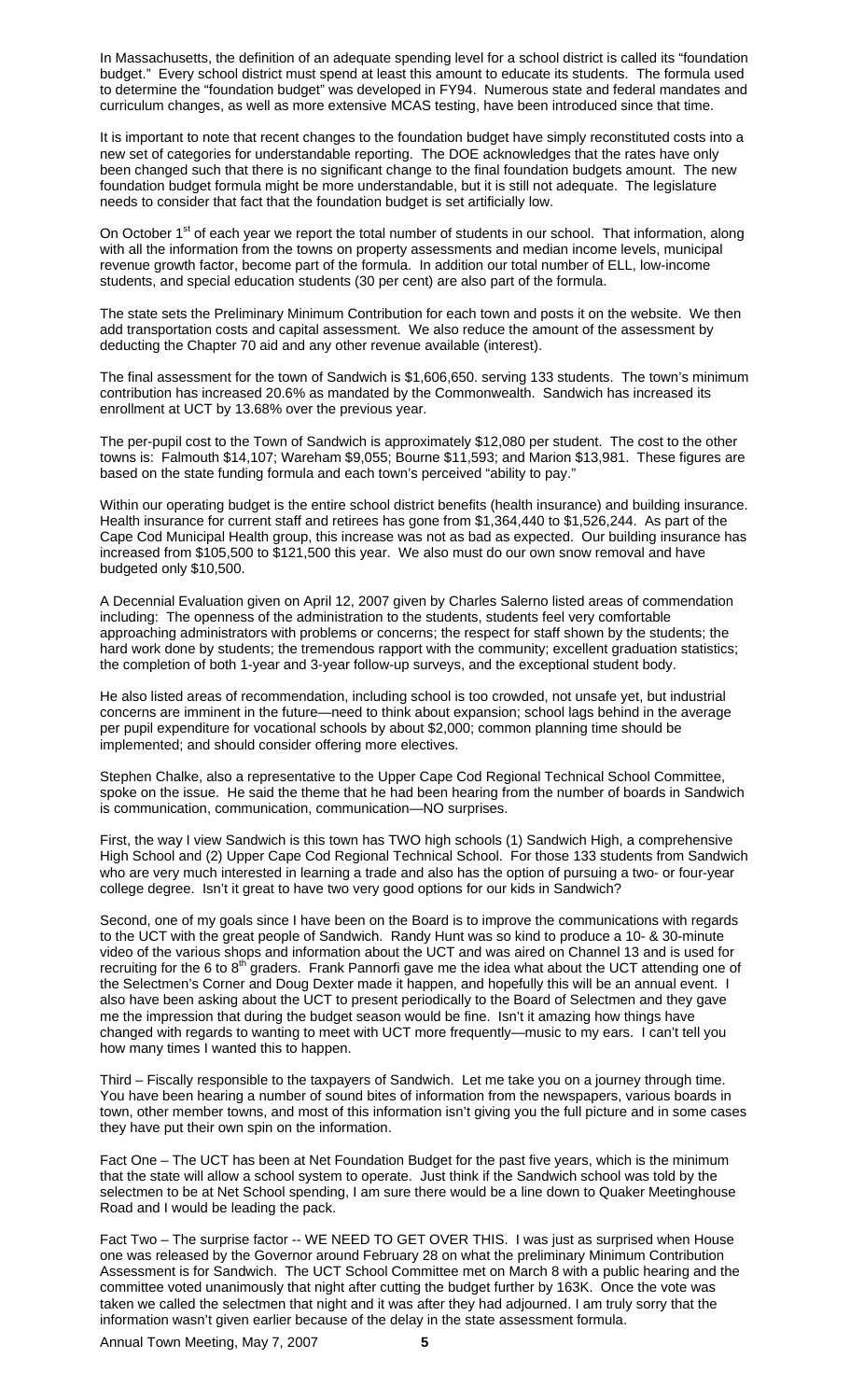Fact Three – What are the key components that make up the 26.6 per cent or \$338,131 Sandwich share of the assessment. Why is it we do not seem to hear about what is behind the percentage number? Any good accountant would drill down and take a look at why is the percentage so high a very legitimate question? Did you know that the minimum contribution state law increased by \$221,845 or 19.3 per cent? Did you know that back in 2003 this town voted for the UCT to replace their HVAC system of 1.9 million. The bond is now due and is in this year's capital budget of \$46,035 running total of \$267,880 or 21.1 per cent? Did you know that Sandwich's share of over foundation budget first time in 5 years is \$70,251 or 5.5 per cent? Oh, by the way, we have not changed our fundamental principles of budgeting at the UCT as some may have you believe. We had 14 positions outside the budget due to grants a few years ago. We have been moving them into the operational budget over the years and we feel very strongly that 7 of those previously-funded by grants will not exist in fiscal year 08. So, this is why they were moved into the budget this year.

In conclusion, please vote in favor of Article 3.

**VOTED: That the Town raise and appropriate \$1,606,650.00 to defray Upper Cape Cod Regional Technical School expenses for the Fiscal Year 2008. This was a voice vote and declared NOT CARRIED by the Moderator. A counted vote was requested, 144 Yes, 387 No, and was declared NOT CARRIED by the Moderator.**

# **ARTICLE 4**

To see if the Town will vote to hear the report of the Capital Improvement Planning Committee, and further, to see if the Town will vote to raise and appropriate or transfer from available funds a sum of \$1,000,000.00, or any other amount, to be expended under the direction of the Board of Selectmen, for the purpose of purchasing and repairing equipment, vehicles, and buildings, and providing related services in accordance with the following list, with any unexpended balance for each item identified below to be placed in the Building Repairs/Capital Purchases account to be expended under the direction of the Board of Selectmen:

| Animal Control Officer Vehicle                    | 45,000.00  |
|---------------------------------------------------|------------|
| Police Department Handguns & Holsters             | 20,000.00  |
| Fire Engine Lease Payment                         | 72,500.00  |
| Fire EMS Officer Vehicle                          | 35,000.00  |
| Fire Ambulance Replacement                        | 150,000.00 |
| <b>Inspections Office Pickup</b>                  | 30,000.00  |
| DPW Transfer Station Retaining Wall & Compactors  | 250,000.00 |
| Jan Sebastian Drive Copier                        | 15,000.00  |
| <b>Funding of Massachusetts Estuaries Program</b> | 60,000.00  |
| School Department Safety Equipment & Improvements | 50,000.00  |
| <b>School Special Education Vehicle</b>           | 20,000.00  |
| Sandwich High School Auditorium Curtains          | 12,500.00  |
| Oak Ridge & Forestdale School Roof Repairs        | 40,000.00  |
| Henry T. Wing School Gym Floor & Bleachers        | 154,500.00 |
| Henry T. Wing School Triangular Windows/Roof      | 30,000.00  |
| <b>Conservation Lands Improvements</b>            | 6,000.00   |
| Department of Natural Resources Outboard Engine   | 9,500.00   |

or take any action relative thereto.

**VOTED: That the Town hear the report of the Capital Improvement Planning Committee and transfer and appropriate \$1,000,000.00 from Surplus Revenue, to be expended under the direction of the Board of Selectmen, for the purpose of purchasing and repairing equipment, vehicles, and buildings, and providing related services as listed in Article 4 of the warrant, with any unexpended balance for each item identified below to be placed in the Building Repairs/Capital Purchases account to be expended under the direction of the Board of Selectmen.** 

| <b>Animal Control Officer Vehicle</b>                        | 45,000.00  |
|--------------------------------------------------------------|------------|
| <b>Police Department Handguns &amp; Holsters</b>             | 20,000.00  |
| <b>Fire Engine Lease Payment</b>                             | 72,500.00  |
| <b>Fire EMS Officer Vehicle</b>                              | 35,000.00  |
| <b>Fire Ambulance Replacement</b>                            | 150,000.00 |
| <b>Inspections Office Pickup</b>                             | 30,000.00  |
| <b>DPW Transfer Station Retaining Wall &amp; Compactors</b>  | 250,000.00 |
| <b>Jan Sebastian Drive Copier</b>                            | 15,000.00  |
| <b>Funding of Massachusetts Estuaries Program</b>            | 60,000.00  |
| <b>School Department Safety Equipment &amp; Improvements</b> | 50,000.00  |
| <b>School Special Education Vehicle</b>                      | 20,000.00  |
| <b>Sandwich High School Auditorium Curtains</b>              | 12,500.00  |
| Oak Ridge & Forestdale School Roof Repairs                   | 40,000.00  |
| Henry T. Wing School Gym Floor & Bleachers                   | 154,500.00 |
| Henry T. Wing School Triangular Windows/Roof                 | 30,000.00  |
| <b>Conservation Lands Improvements</b>                       | 6,000.00   |
| <b>Department of Natural Resources Outboard Engine</b>       | 9,500.00   |
|                                                              |            |

**This was a voice vote and declared carried by the Moderator.**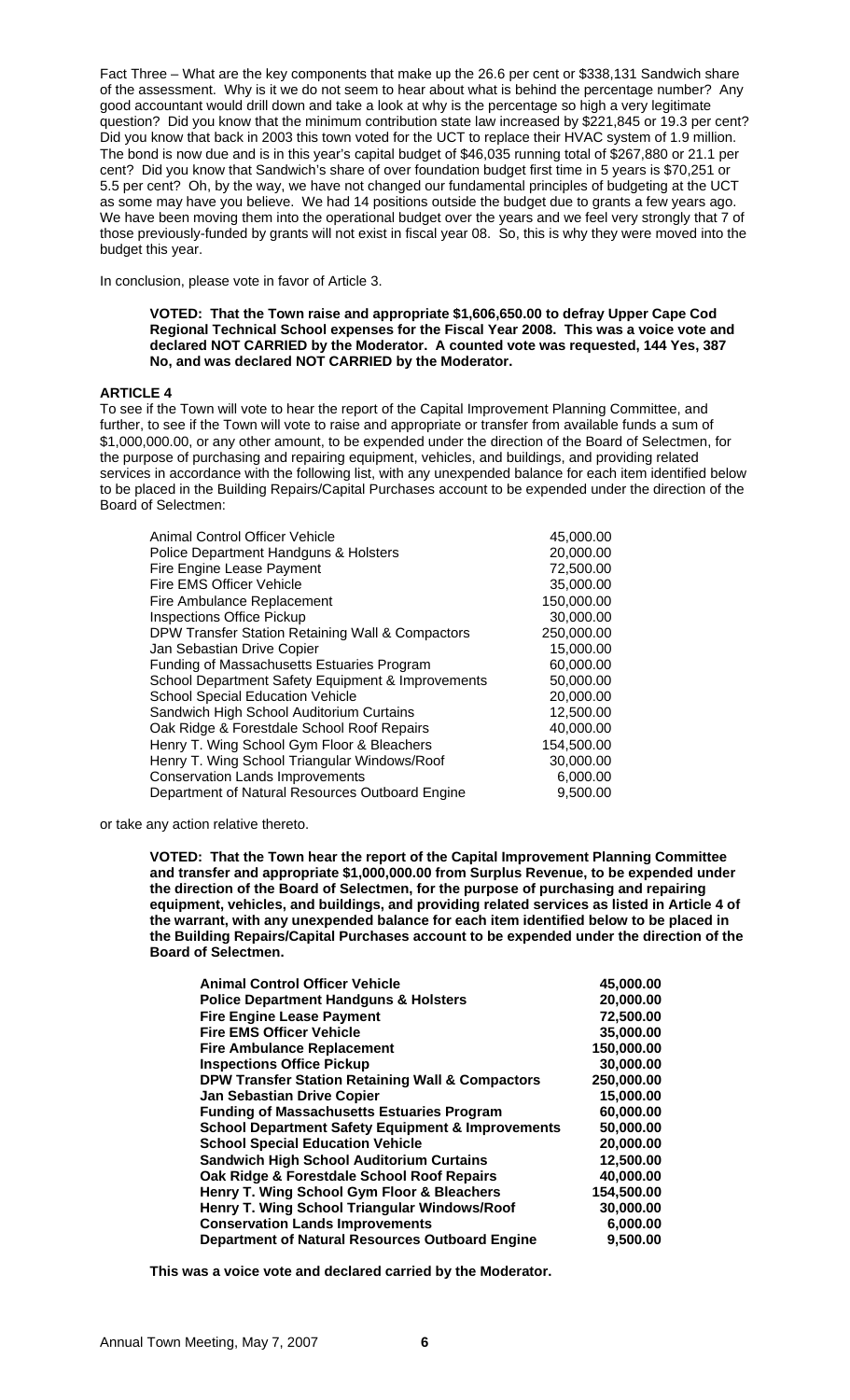# **ARTICLE 5**

To see if the Town will vote in accordance with M.G.L. c.40, §5B to raise and appropriate or transfer from available funds the sum of \$600,000.00, or any other amount, to the Stabilization fund, or take any action relative thereto.

# **UNANIMOUSLY VOTED: That the Town transfer and appropriate \$600,000.00 from Surplus Revenue to be placed in the Stabilization Fund in accordance with M.G.L. c.40, §5B.**

### **At 8:07 p.m. there was a unanimous vote to adjourn the Annual Town Meeting and convene the Special Town Meeting.**

# **SPECIAL TOWN MEETING, MAY 7, 2007**

### **ARTICLE 1**

To see if the Town will vote to transfer and appropriate the sum of \$80,000.00, or any other amount to be expended under the direction of the Board of Selectmen, from the Beach and Recreation Account for the purpose of providing beach facility improvements in accordance with the following list, with any unexpended balance for each item identified below able to be expended for additional beach facility improvements under the direction of the Board of Selectmen, or take any action relative thereto.

| Town Neck Beach Facilities - Feasibility Study | 25.000.00 |
|------------------------------------------------|-----------|
| Town Neck Beach Fencing & Plantings            | 9.000.00  |
| Ryder Property Beach Improvements & Expenses   | 33.000.00 |
| Oak Crest Cove Portable Restroom Improvements  | 13.000.00 |

**UNANIMOUSLY VOTED: That the Town transfer and appropriate \$80,000.00 from the beach parking receipts reserved for appropriation account, to be expended under the direction of the Board of Selectmen, for the capital improvement and repair projects listed in the Warrant under Article 1, with any unexpended balance for each item identified below able to be expended for additional beach facility improvements under the direction of the Board of Selectmen.** 

| Town Neck Beach Facilities - Feasibility Study          | 25,000,00 |
|---------------------------------------------------------|-----------|
| <b>Town Neck Beach Fencing &amp; Plantings</b>          | 9.000.00  |
| <b>Ryder Property Beach Improvements &amp; Expenses</b> | 33,000,00 |
| <b>Oak Crest Cove Portable Restroom Improvements</b>    | 13,000,00 |

# **ARTICLE 2**

To see if the Town will vote to rescind the authorization to borrow \$900,000.00 pursuant to G.L. c.44B, §11 as granted by the 2006 Annual Town Meeting under Article 16 which authorized the Board of Selectmen to acquire a parcel of land identified as Assessors Map 25, Lot 13 consisting of approximately 28.00 acres off Popple Bottom road, said premises believed to be owned by William F. Makepeace in care of John O. Drew, which the Town was able to purchase without borrowing, or take any action relative thereto.

**UNANIMOUSLY VOTED: That the Town rescind the authorization to borrow \$900,000.00 pursuant to G.L. c.44B, §11 as granted by the 2006 Annual Town Meeting under Article 16 which authorized the Board of Selectmen to acquire a parcel of land identified as Assessors Map 25, Lot 13 consisting of approximately 28.00 acres off Popple Bottom road.** 

### **ARTICLE 3**

To see if the Town will vote to raise and appropriate or transfer from available funds, the sum of \$47,502.00, or any other amount, to meet its obligation for the Upper Cape Cod regional Technical School's Fiscal Year July 1, 2006 to June 30, 2007 assessment, or take any action relative thereto.

### **UNANIMOUSLY VOTED: That the Town raise and appropriate \$47,502.00 to defray Upper Cape Cod Regional Technical School expenses for the Fiscal Year 2007.**

### **At 8:15 p.m. it was unanimously voted to adjourn the Special Town Meeting and reconvene the Annual Town Meeting.**

# **ARTICLE 6**

To see if the Town will vote to transfer and appropriate the FY'07 income from the Hoxie House and Grist Mill for the FY'08 operation and maintenance of the Hoxie House and Grist Mill, including salaries and expenses, to be expended under the direction of the Board of Selectmen, or take any action relative thereto.

**UNANIMOUSLY VOTED: That the Town transfer and appropriate \$36,471.00 from the Fiscal Year 2007 income from the Hoxie House and Grist Mill for the Fiscal Year 2008 operation and maintenance of the Hoxie House and Grist Mill, including salaries and expenses, to be expended under the direction of the Board of Selectmen.**

### **ARTICLE 7**

To see if the town will vote in accordance with the provisions of M.G.L. c.44, §53F½ to raise and appropriate or transfer from available funds a sum of money, to be expended under the direction of the Board of Selectmen, for the purpose of establishing the FY'08 operating budget for Sandwich Hollows Golf Club, or take any action relative thereto.

**VOTED: That the Town transfer and appropriate \$955,812.00 to be expended under the direction of the Board of Selectmen for establishing the Fiscal Year 2008 operating**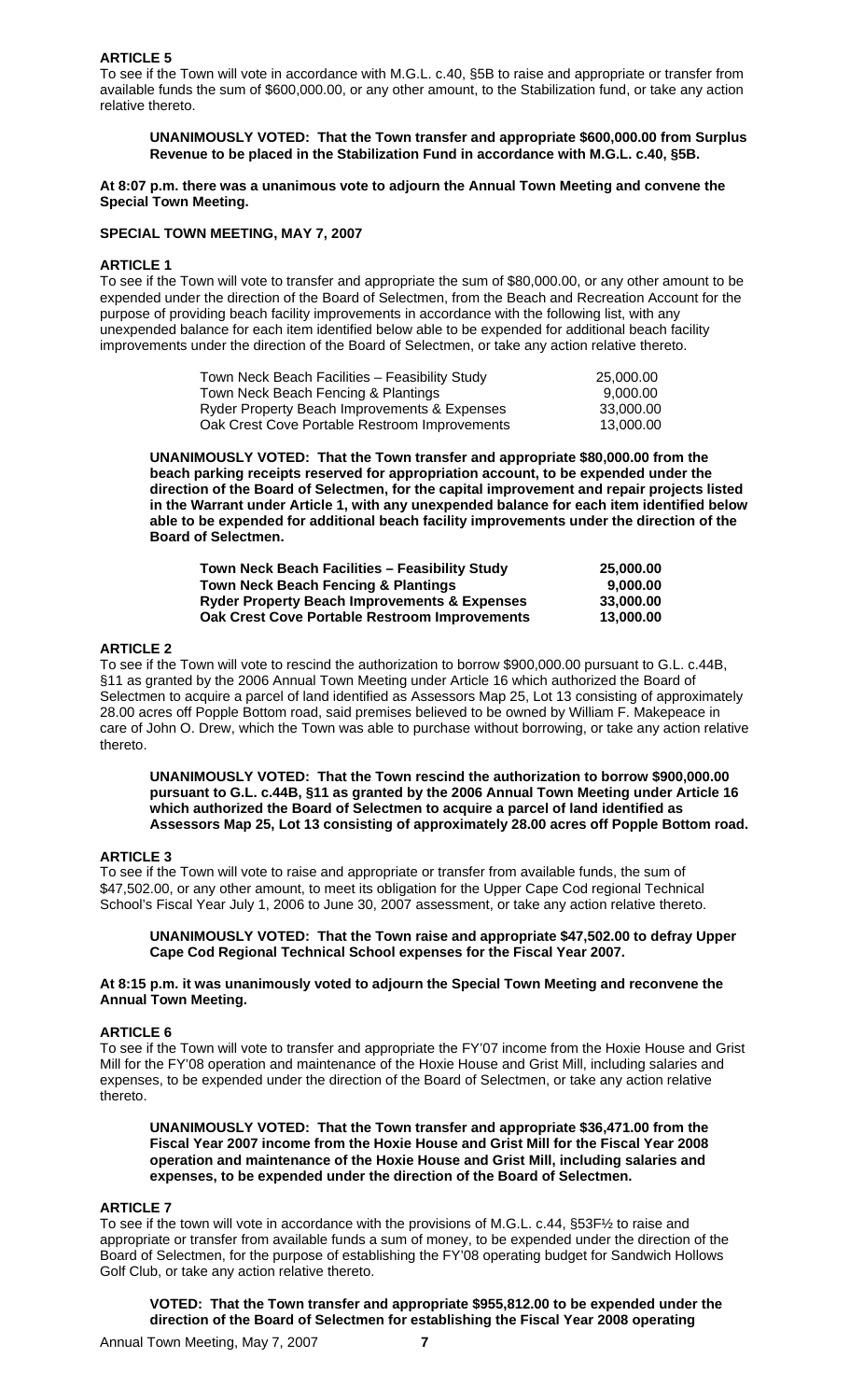### **budget for Sandwich Hollows Golf Club. This was a voice vote and declared carried by the Moderator.**

# **ARTICLE 8**

To see if the Town will vote to raise and appropriate or transfer from available funds a sum of \$22,874.00, or any other amount, to be expended under the direction of the Board of Selectmen, for the purpose of funding the FY'08 Sandwich Promotions Fund as established under Chapter 227 of the Acts of 1997, or take any action relative thereto.

**UNANIMOUSLY VOTED: That the Town transfer and appropriate \$22,874.00 from the Sandwich Promotions Fund, to be expended under the direction of the Board of Selectmen, for funding the Fiscal Year 2008 Sandwich Promotions Fund as established under Chapter 227 of the Acts of 1997.** 

### **ARTICLE 9**

To see if the Town will vote to appropriate the sum of money, received or to be received, from the Chapter 90 State Aid to Highways Program for highway construction and/or maintenance on any State approved road during FY'08, or take any action relative thereto.

#### **UNANIMOUSLY VOTED: That the Town appropriate money received, or to be received, from the Chapter 90 State Aid to Highways Program for highway construction and/or maintenance on any State approved road during Fiscal Year 2008.**

# **ARTICLE 10**

To see if the Town will vote to hear and act on the report of the Community Preservation Committee on the Fiscal Year 2008 Community Preservation budget and to appropriate from the Community Preservation Fund Fiscal Year 2008 estimated annual revenues the sum of \$75,000.00, or any other sum, to meet the administrative expenses and all other necessary and proper expenses of the Community Preservation Committee for Fiscal Year 2008; and further to reserve for future appropriation a sum of money from the Community Preservation Fund estimated annual revenues for open space, historic resources, and community housing purposes, as well as a sum of money to be placed in the 2008 Budgeted Reserve for general Community Preservation Act purposes; and further to appropriate from the Community Preservation Fund a sum or sums of money for Community Preservation projects or purposes as recommended by the Community Preservation Committee; or take any other action in relation thereto.

Stephen P. Hayes, Chairman of the Community Preservation Committee, gave the following report: The Sandwich Community Preservation Committee completed its first full year of operations in 2006. The Community Preservation Committee is charged with making recommendations to Town Meeting for funding of projects from the trust fund created by the Community Preservation Act. Community Preservation Act funding includes the 3 per cent property tax surcharge formerly used for the Land Bank as well as matching funds provided by the Commonwealth of Massachusetts. Community Preservation Act receipts for Fiscal Year 2007 were approximately \$2,300,000.00. The Community Preservation Committee is also charged with preparing and updating a Community Preservation Plan, which is to set forth the needs, possibilities and resources of the Town of Sandwich regarding community preservation.

Community Preservation Act funds may be appropriated for projects related to: (1) preservation of open space; (2) historic preservation; (3) creation or preservation of community housing (housing for persons with income at or below the area median income), and (4) recreation.

Projects recommended by the Committee and approved by Town Meeting in 2006 included: \$60,000. for restoration of the exterior of the Hoxie House; \$110,000. to Housing Assistance Corporation for retention of restricted affordable housing; \$150,000 to the Sandwich Housing Authority for acquisition of rental housing, \$40,000. to the Sandwich Housing Authority for a feasibility study for the expansion of the George Fernandes Way development; \$900,000. for acquisition of a 28-acre parcel of open space adjacent to the Maple Swamp conservation area; and \$400,000. to provide the Town's required contribution to the \$800,000/ Upper Shawme Pond Dam reconstruction project. The Upper Shawme Dam project was facilitated by the research of committee member John Cullity, who was able to demonstrate the historic significance of the Upper Shawme Pond landscape and to show the importance of reconstructing the dam to preserve this historic landscape for the Town.

Projects recommended by the Committee in 2006 for approval at the 2007 Annual Town Meeting include \$220,000. for installation of new playground structures at the Forestdale and Oak Ridge Schools and \$130,000. for improvements to the Sandwich Adventure Playground off Quaker Meetinghouse Road to help make the playground a community park serving all ages.

In 2006 the Committee also began the process of adopting a Community Preservation Plan for the town. The Community Preservation Plan will set forth the needs and priorities of the town with respect to open space, historic preservation, community housing and recreation. The Community Preservation Plan will be reviewed annually, and will serve as a guide for review of funding requests under the Community Preservation Act.

The Committee was fortunate to have had Bob Hoxie serve as its first Chairman. Bob brought a wealth of experience from his service on the Conservation Committee and the Land Bank Committee, and enabled the Committee to get off to a strong start. In 2007, the Committee is looking forward to completing the initial Community Preservation Plan for the Town and to making recommendations to Town Meeting for funding of additional community preservation projects.

**UNANIMOUSLY VOTED: That the Town hear and act on the report of the Community Preservation Committee on the Fiscal Year 2008 Community Preservation budget and transfer and appropriate \$75,000.00 from the Community Preservation Fund Fiscal Year** 

Annual Town Meeting, May 7, 2007 **8**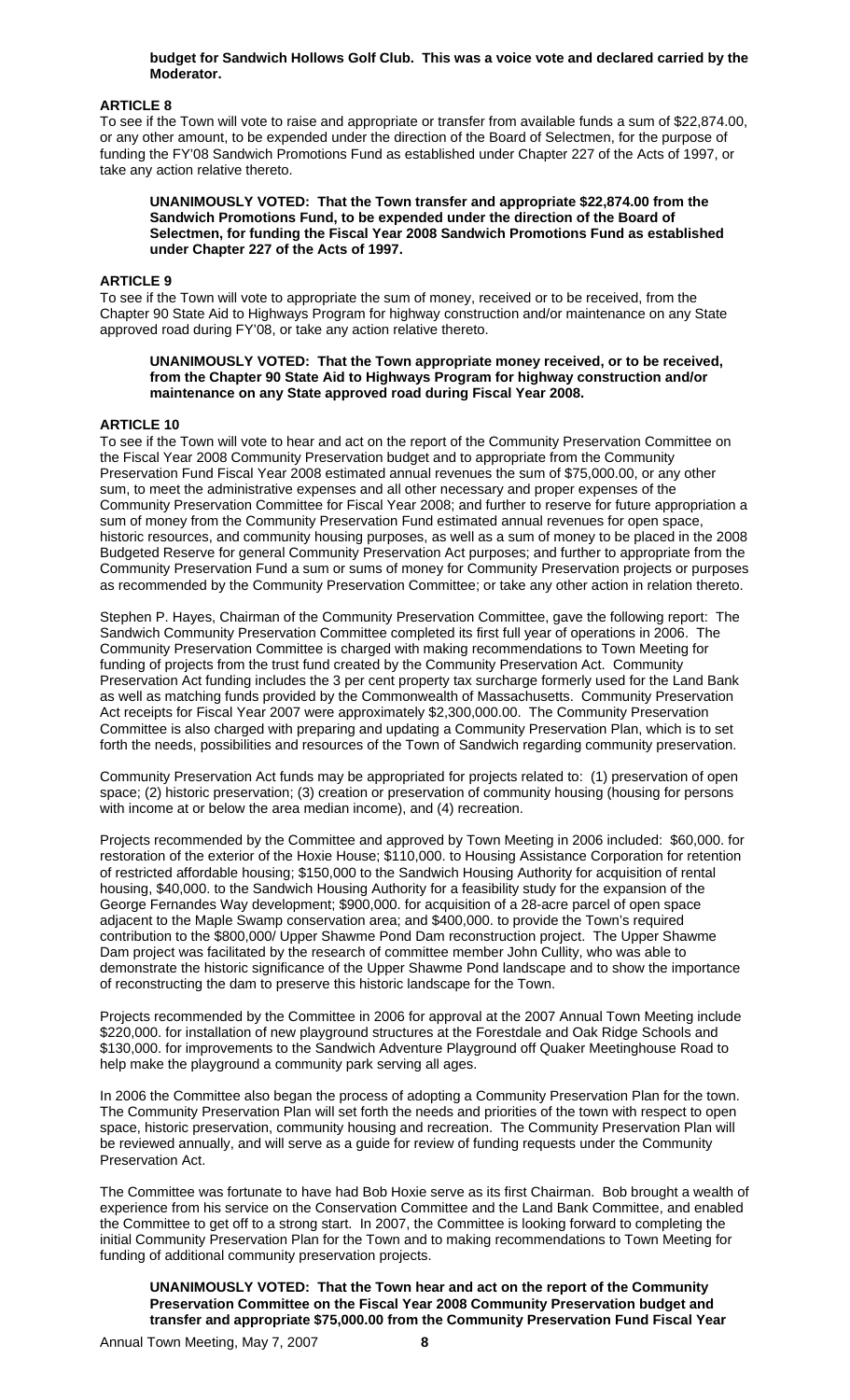**2008 estimated annual revenues, to be expended under the direction of the Board of Selectmen, to meet the administrative expenses and all other necessary and proper expenses of the Community Preservation Committee for Fiscal Year 2008; and further reserve for future appropriation from the Fiscal Year 2008 Community Preservation Fund estimated annual revenues the following sums: \$15,978.00 for open space; \$239,451.00 for historic resources; \$239,451.00 for community housing purposes; and \$602,827.00 to be placed in the 2008 Budgeted Reserve for general Community Preservation Act purposes.** 

# **ARTICLE 11**

To see if the town will vote to transfer from the Community Preservation Fund for open space and recreation purposes under the Community Preservation Act the sum of \$455,613.00, or any other amount, to be expended under the direction of the Board of Selectmen, for the purpose of preserving and completing repairs and improvements to the public school and municipal playgrounds listed below, or take any other action relative thereto:

| Oak Ridge School Playground     | 110.000.00 |
|---------------------------------|------------|
| Forestdale School Playground    | 110.000.00 |
| Henry T. Wing School Playground | 105.613.00 |
| Sandwich Adventure Playground   | 130.000.00 |

**VOTED: That the Town transfer and appropriate \$232,140.00 from the Community Preservation Fund open space reserve and \$223,473.00 from the Community Preservation Fund Fiscal Year 2008 estimated annual fund revenues for open space and recreation purposes under the Community Preservation Act, to be expended under the direction of the Board of Selectmen, for the purpose of preserving and completing repairs and improvements to the public school and municipal playgrounds listed in the Warrant under Article 11. This was a voice vote and declared carried by the Moderator.** 

### **ARTICLE 12**

To see if the town will vote to transfer from the Community Preservation Fund for open space and recreation purposes under the Community Preservation Act the sum of \$500,000.00, or any other amount, to be expended under the direction of the Board of Selectmen, for the purpose of preserving and completing repairs and improvements to the Sandwich High School Track; and further, to authorize the Board of Selectmen to enter into a grant agreement with said Sandwich Sports Complex Committee, Inc., on such terms and conditions as the Board of Selectmen deems appropriate, setting forth the conditions under which such funds may be expended; or take any other action relative thereto.

**UNANIMOUSLY VOTED: That the Town transfer and appropriate \$500,000.00 from the Community Preservation Fund general undesignated fund balance for open space and recreation purposes under the Community Preservation Act to be expended under the direction of the Board of Selectmen, for the purpose of preserving and completing repairs and improvements to the Sandwich High School Track, and authorize the Board of Selectmen to enter into a grant agreement with the Sandwich Sports Complex Committee, Inc., on such terms and conditions as the Board of Selectmen deems appropriate, setting forth the conditions under which such funds may be expended.** 

# **ARTICLE 13**

To see if the town will vote to transfer from the Community Preservation Fund for historic purposes under the Community Preservation Act the sum of \$72,620.00, or any other amount, to be expended under the direction of the Board of Selectmen, for the purpose of performing and completing a needs assessment survey and preservation plan and for preserving historic manuscripts and photos for the Sandwich Town Archives in accordance with the following list, or take any other action relative thereto.

| Town Archives Needs Assessment & Preservation Plan | 6,000.00  |
|----------------------------------------------------|-----------|
| Town Archives Preservation of Manuscripts & Photos | 66,620.00 |

Kaethe O. Maguire, Co-chair of the Sandwich Historical Commission gave the following report**:** The \$66,620.00 figure represents costs associated with archival preservation of documents for ten different sites in Town, including municipal sites such as the Sandwich Public Library and the Sandwich Town Archives. However, all museums and major churches are included in this project as well. These historically significant documents need not only to be preserved using archival materials, but also need to be organized and made available to the public thru the creation of finding aids. It is intended that these archival documents will be digitized and made available over the Internet for a reasonable fee. It is intended that any money gained through fees will benefit the particular site holding the original archival document.

Work on this project began a few years ago through a Documentary Heritage Grant that is no longer available through the Massachusetts Historical Commission or the Records Advisory Board.

**UNANIMOUSLY VOTED: That the Town transfer and appropriate \$72,620.00 from the Community Preservation Fund historic resources reserve for historic resource purposes under the Community Preservation Act, to be expended under the direction of the Board of Selectmen, for the purpose of performing and completing a needs assessment survey and preservation plan and for preserving historic manuscripts and photos for the Sandwich Town and other civic archives as listed in the Warrant under Article 13.** 

### **ARTICLE 14**

To see if the town will vote to transfer from the Community Preservation Fund for historic resources purposes under the Community Preservation Act the sum of \$200,000.00, or any other amount, to be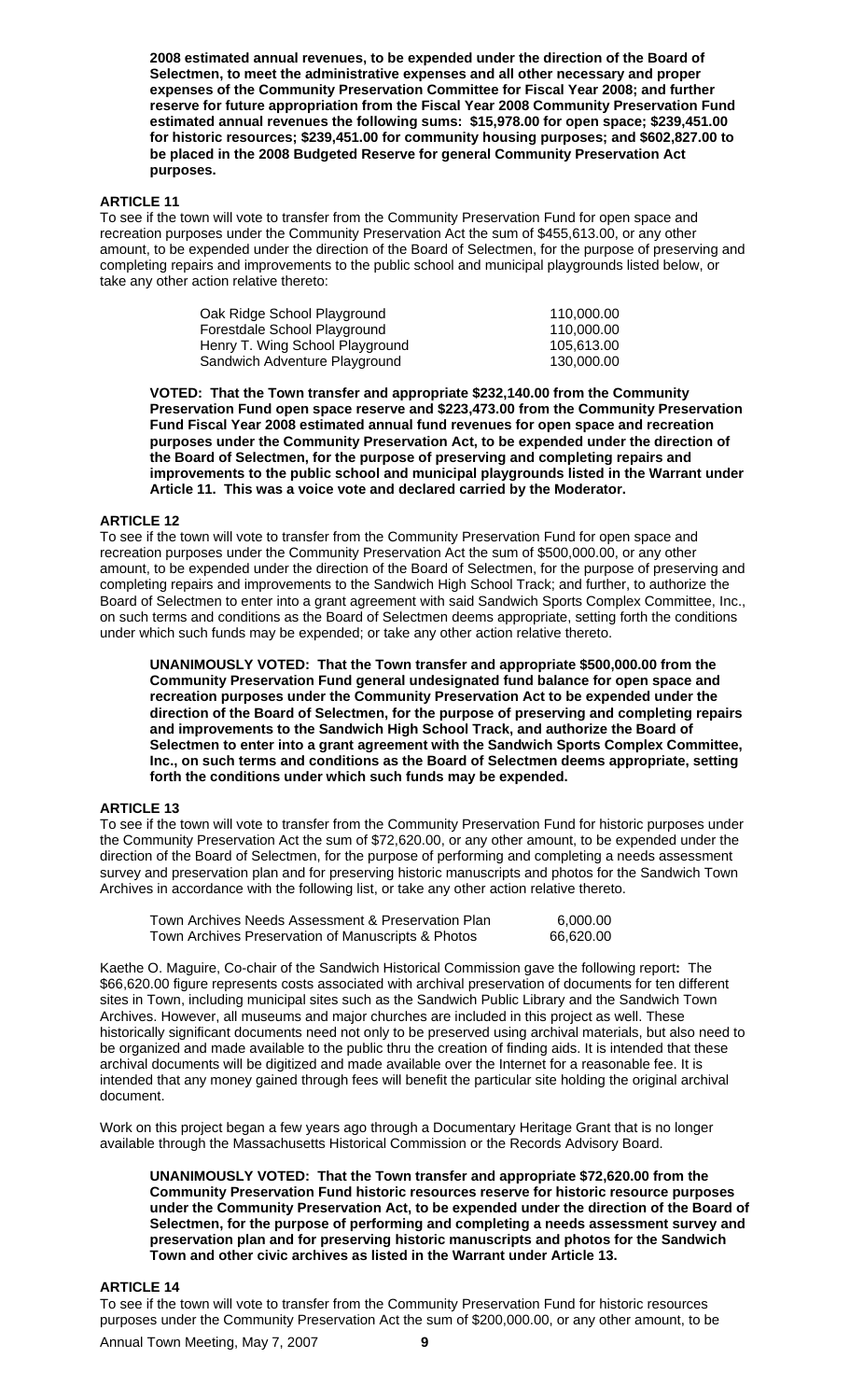expended under the direction of the Board of Selectmen, for the purpose of preserving and rehabilitating the First Church of Christ; and further, to authorize the Board of Selectmen to enter into a grant agreement with said First Church of Christ, on such terms and conditions as the Board of Selectmen deems appropriate, setting forth the conditions under which such funds may be expended; or take any other action relative thereto.

**VOTED: That the Town transfer and appropriate \$200,000.00 from the Community Preservation Fund historic resources reserve for historic resource purposes under the Community Preservation Act, to be expended under the direction of the Board of Selectmen, for the purpose of preserving and rehabilitating the First Church of Christ, and authorize the Board of Selectmen to enter into a grant agreement with said First Church of Christ, on such terms and conditions as the Board of Selectmen deems appropriate, setting forth the conditions under which such funds may be expended including a requirement that the Church provide the Town with a historic preservation restriction and authorize the Board of Selectmen to accept such restriction. This was a voice vote and declared carried by the Moderator.** 

# **ARTICLE 15**

To see if the town will vote to transfer from the Community Preservation Fund for open space and recreation purposes under the Community Preservation Act the sum of \$48,600.00, or any other amount, to be expended under the direction of the Board of Selectmen, for the purpose of preserving, rehabilitating and completing public walking trail improvements at the Ryder conservation Property and for completing professional surveying at the Ryder and Cook Farm Conservation Properties, or take any other action relative thereto.

**UNANIMOUSLY VOTED: That the Town transfer and appropriate \$48,600.00 from the Community Preservation Fund general undesignated fund balance for open space and recreation purposes under the Community Preservation Act, to be expended under the direction of the Board of Selectmen, for the purpose of preserving, rehabilitating and completing public walking trail improvements at the Ryder Conservation Property and for completing professional surveying at the Ryder and Cook Farm Conservation Properties.** 

# **ARTICLE 16**

To see if the town will vote to transfer from the Community Preservation Fund for community housing purposes under the Community Preservation Act the sum of \$125,000.00, or any other amount, to be expended under the direction of the Board of Selectmen, for the purpose of supporting a rental assistance affordable housing acquisition program through the Sandwich Housing Authority; and further, to authorize the Board of Selectmen to enter into a grant agreement with said Housing Authority, on such terms and conditions as the Board of Selectmen deems appropriate, setting forth the conditions under which such funds may be expended, or take any other action relative thereto.

**UNANIMOUSLY VOTED: That the Town transfer and appropriate \$125,000.00 from the Community Preservation Fund community housing reserve for community housing purposes under the Community Preservation Act, to be expended under the direction of the Board of Selectmen, for the purpose of supporting a rental assistance affordable housing program through the Sandwich Housing Authority, and authorize the Board of Selectmen to enter into a grant agreement with said Housing Authority, on such terms and conditions as the Board of Selectmen deems appropriate, setting forth the conditions under which such funds may be expended.** 

### **ARTICLE 17**

To see if the town will vote to transfer from the Community Preservation Fund for historic resources purposes under the Community Preservation Act the sum of \$60,000.00, or any other amount, to be expended under the direction of the Board of Selectmen, for the purpose of performing and completing a preservation master plan for the Sandwich Old Town Cemetery, or take any other action relative thereto.

**UNANIMOUSLY VOTED: That the Town transfer and appropriate \$60,000.00 from the Community Preservation Fund historic resources reserve for historic resource purposes under the Community Preservation Act, to be expended under the direction of the Board of Selectmen, for the purpose of performing and completing a preservation master plan for the Sandwich Old Town Cemetery.** 

# **ARTICLE 18**

To see if the Town will vote to authorize the Board of Selectmen to petition the General Court for special legislation, substantially in the form as set forth below, relating to the Town entering into an agreement for certain properties in the Town of Sandwich to be supplied with water by the Mashpee Water District; provided, however, that the General Court may make clerical or editorial changes of form only to the bill, unless the Board of Selectmen approve amendments to the bill before enactment by the General Court, and provided further that the Board of Selectmen is hereby authorized to approve amendments which shall be within the scope of the general public objectives of this petition:

> AN ACT AUTHORIZING THE MASHPEE WATER DISTRICT TO ENTER INTO A CERTAIN AGREEMENT WITH THE TOWN OF SANDWICH.

*Be it enacted by the Senate and House of Representatives in General Court assembled, and by the authority of the same, as follows:* 

Annual Town Meeting, May 7, 2007 **10 SECTION 1.** Notwithstanding section 4A of chapter 40 of the General Laws or any other general or special law to the contrary, the Mashpee Water District may enter into an agreement with the town of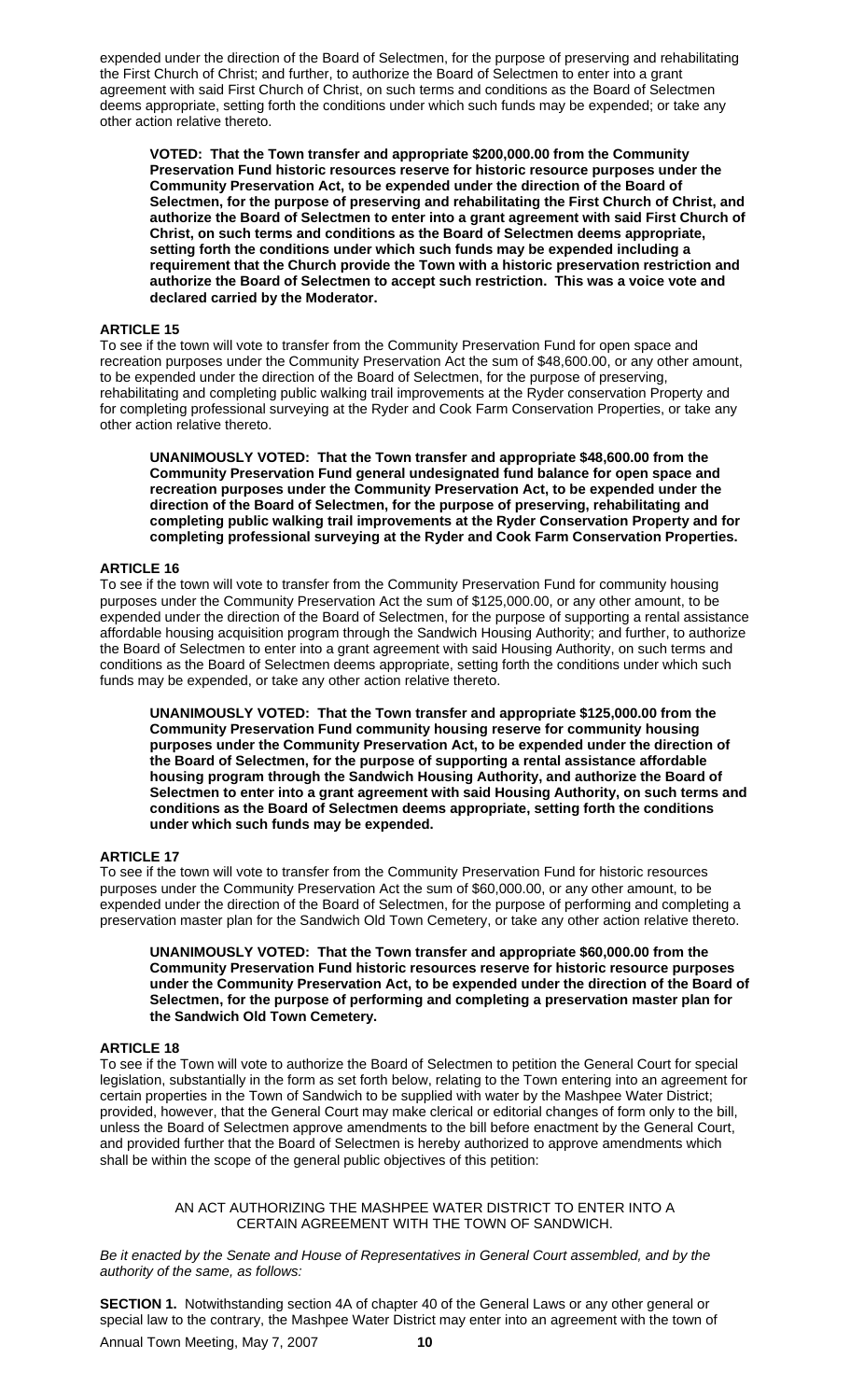Sandwich for a term in excess of 25 years, to allow certain residential properties in the town of Sandwich to connect to and use the water system of the Mashpee Water District pursuant to any intermunicipal agreement between the Mashpee Water District and the Town of Sandwich. The Mashpee Water District may impose a lien upon property in the town of Sandwich which connects to the water system of the District pursuant to such an agreement, which lien shall secure unpaid fees and charges relative to connection to or use of the water system of the District. If a charge or fee secured by such lien remains unpaid when the town of Sandwich assessors are preparing a real estate tax list and warrant, upon request by the Mashpee Water District, the charge or fee shall be added to the tax on such property pursuant to section 58 of chapter 40 of the General Laws. Upon receipt of tax payments which include a charge or fee imposed pursuant to the agreement authorized by this act, the town of Sandwich shall forthwith transfer such charge or fee payment, together with all accrued interest and other charges, to the Mashpee Water District. In the event that the Town of Sandwich forecloses the right of redemption on any tax lien which includes any charge or fee due to the Mashpee Water District, such fees or charges due the Mashpee Water District shall survive the foreclosure of the right of redemption of such tax lien, and shall be due and payable, together with all accrued interest, upon conveyance thereafter by the Town of Sandwich to any person or governmental entity not a part of the Town of Sandwich.

**SECTION 2.** This act shall take effect upon its passage.

or take any action relative thereto.

**UNANIMOUSLY VOTED: That the Town authorize the Board of Selectmen to petition the General Court for special legislation relating to the Town entering into an agreement for certain properties in the Town of Sandwich to be supplied with water by the Mashpee Water District as printed in the Warrant under Article 18, provided that the General Court may make clerical or editorial changes of form only to the bill, unless the Board of Selectmen approve amendments to the bill before enactment by the General Court, and provided further that the Board of Selectmen is hereby authorized to approve amendments which shall be within the scope of the general public objectives of this petition.** 

# **ARTICLE 19**

To see if the Town will vote to petition the General Court for special legislation permitting the Town to establish a receipts reserved for appropriation account for any revenue generated from the lease of property at Sandwich High School to cellular phone and other communication providers, said account to be used for the maintenance and improvement of exterior athletic fields and facilities at Sandwich High School, or take any action relative thereto.

**VOTED: That the Town authorize the Board of Selectmen to petition the General Court for special legislation permitting the Town to establish a receipts reserved for appropriation account for any revenue generated from the lease of property at Sandwich High School to cellular phone and other communication providers, said account to be used for the maintenance and improvement of exterior athletic fields and facilities at Sandwich High School. This was a voice vote and declared carried by the Moderator.** 

### **ARTICLE 20**

To see if the Town will vote to release and abandon its rights in the easement recorded with the Barnstable County Registry of Deeds in Book 1312, Page 330 granted by the owners of 143 Main Street, Sandwich, located adjacent to the Town Hall Annex, identified as Assessors Map 73, Lot 17; and further to authorize the Board of Selectmen to accept a driveway and parking easement from Donald L. and Margaret Segur, the present owners of 143 Main Street, Sandwich for the benefit of the Town Hall Annex parcel in accordance with a plan on file in the Office of the Town Clerk, and to further authorize the Board of Selectmen to execute any and all instruments and to take such other action necessary to effectuate this vote; or to take any further action relative thereto.

**UNANIMOUSLY VOTED: That the Town release and abandon its rights in the easement recorded with the Barnstable County Registry of Deeds in Book 1312, Page 330 granted by the owners of 143 Main Street, Sandwich, located adjacent to the Town Hall Annex, identified as Assessors Map 73, Lot 17 and authorize the Board of Selectmen to accept a driveway and parking easement from Donald L. and Margaret Segur, the present owners of 143 Main Street, Sandwich for the benefit of the Town Hall Annex parcel, as printed in the Warrant under Article 20.** 

## **ARTICLE 21**

To see if the Town will vote to authorize the Board of Selectmen to enter into a boundary line agreement with Ronald E. Larkin and Linda A. Larkin, the owners of the parcel of land located at 62 Popple Bottom Road, for the purpose of re-aligning the boundary of said property and town-owned property identified as Assessors Map 25, Lot 12, in accordance with a plan on file in the Office of the Town Clerk; and to further authorize the Board of Selectmen to execute any and all instruments and to take such other action as may be required to effectuate the boundary line realignment; or to take any other action relative thereto.

**UNANIMOUSLY PASSED: That the Town authorize the Board of Selectmen to enter into a boundary line agreement with Ronald E. Larkin and Linda A. Larkin, the owners of the parcel of land located at 62 Popple Bottom Road, for the purpose of re-aligning the boundary of said property and town-owned property identified as Assessors Map 25, Lot 12, as printed in the Warrant under Article 21.** 

### **ARTICLE 22**

To see if the Town will vote to transfer the care, custody, control, and management of land shown on Assessors Map 28, Lots 101 and 102 and consisting of approximately 22.55 acres from the Board of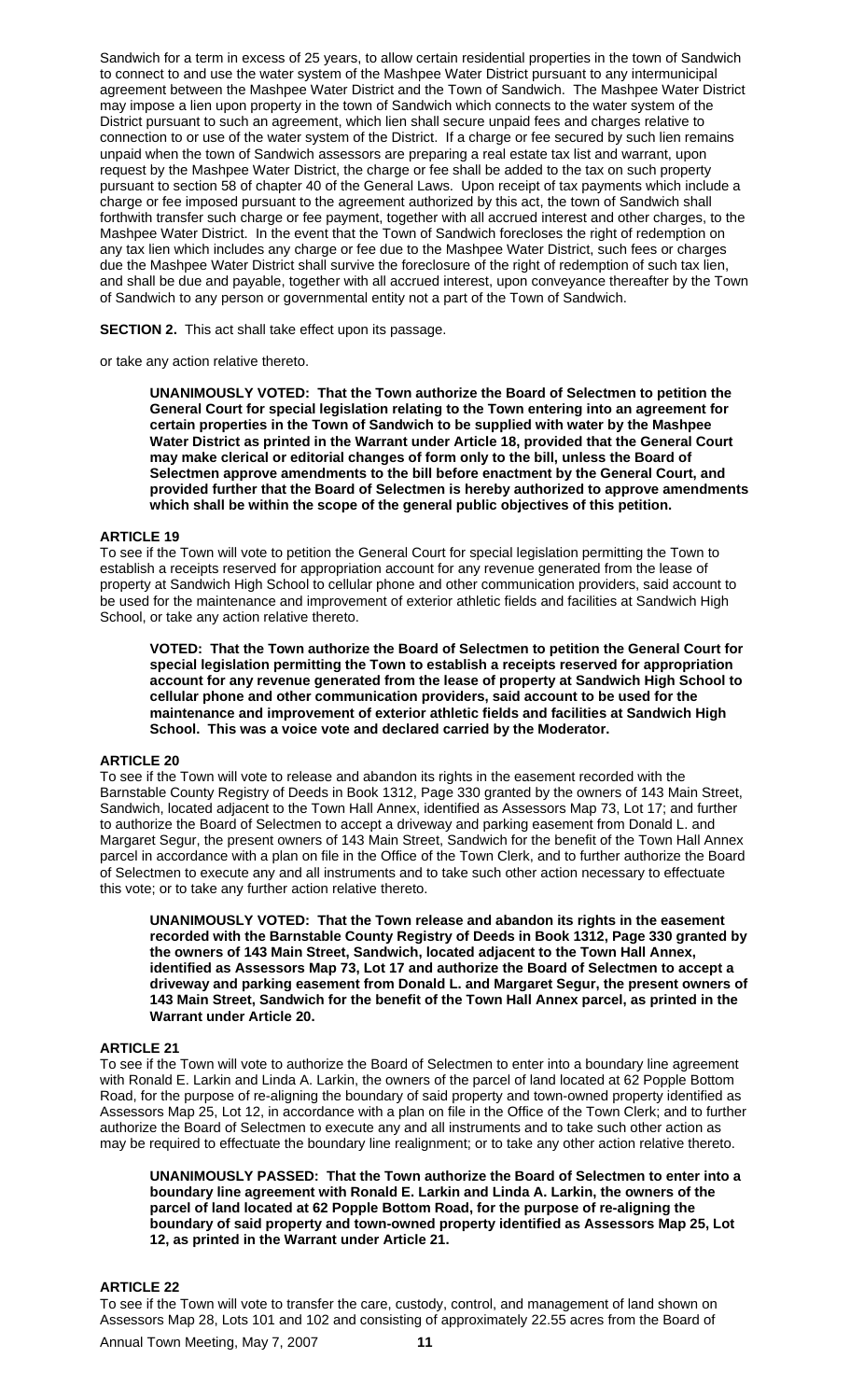Selectmen for public housing purposes to the Board of Selectmen for general municipal purposes, or take any action relative thereto.

**VOTED: That the Town transfer the care, custody, control, and management of land shown on Assessors Map 28, Lots 101 and 102 and consisting of approximately 22.55 acres from the Board of Selectmen for public housing purposes to the Board of Selectmen for general municipal purposes. This was a voice vote and declared carried by the required two-thirds majority by the Moderator.** 

# **ARTICLE 23**

To see if the Town will vote to reduce the rate of interest that accrues on property taxes deferred by eligible seniors under M.G.L. c.59, §5, Clause 41A, the so-called Property Tax Deferral for Seniors program, from 8.0% to 5.0%, with such reduced rate to apply to taxes assessed for any fiscal year beginning on or after July 1, 2007, or take any action relative thereto.

**UNANIMOUSLY VOTED: That the Town vote to reduce the rate of interest that accrues on property taxes deferred by eligible seniors under M.G.L. c.59, §5, Clause 41A, the so-called Property Tax Deferral for Seniors program, from 8.0% to 5.0%, with such reduced rate to apply to taxes assessed for any fiscal year beginning on or after July 1, 2007.** 

### **ARTICLE 24**

To see if the Town will vote to amend the Town Bylaws by adding a new Section 6.70, Preservation of Historically Significant Buildings and Structures, as written below, or take any action relative thereto.

# **PRESERVATION OF HISTORICALLY SIGNIFICANT BUILDINGS AND STRUCTURES**

### Section 1: INTENT AND PURPOSE

This By-law is enacted for the purpose of preserving and protecting significant buildings or structures within the Town of Sandwich that constitute or reflect distinctive features of the architectural, cultural, economic, political or social history of the Town and to limit the detrimental effect of demolition on the character of the Town. By preserving and protecting significant buildings and structures, this By-law promotes the public welfare by making the town of Sandwich a more attractive and desirable place to live and work. Furthermore, this By-law is intended to encourage owners of such buildings and other structures to seek out persons or groups of people who might be willing to purchase, preserve, rehabilitate, restore, or move, such buildings or other structures rather than demolish them; or, when not possible, to allow the Sandwich Historical Commission to create a record, including a photo/video history of such buildings or other structures. To encourage public participation, this By-law provides for notification of abutting property owners and the general public of impending demolition of significant buildings or structures. To achieve the purpose of this By-law, the Sandwich Historical Commission is authorized to review applications as defined under M.G.L. 40C and is authorized to advise the Inspector of Buildings with respect to the issuance of demolition permits as provided by this By-law. A Demolition Review By-law is among the stated objections of The Preservation Plan as presented to the Sandwich Board of Selectmen on February 6, 2003.

# Section 2: DEFINITIONS

APPLICANT – The record owner(s) of the property, upon which the Building or Structure proposed for Demolition is situated, or the duly authorized agent or representative of the record owner(s). If the Applicant is an agent or representative, the signed written authorization of the record owner(s) must be included on, or accompany, the Application.

APPLICATION – An application for the Demolition of any Building or Structure as defined in this By-law.

BUILDING – Any combination of materials having a roof and a foundation, and forming a shelter for persons, animals, or property.

COMMISSION – The Sandwich Historical Commission.

DEMOLITION – Any act of pulling down, destroying, removing, dismantling or razing a Building or Structure or commencing the work of total or substantial demolition which results in a change in the footprint or exterior portion of a Building or Structure governed by this By-law. In addition to a partial or substantial demolition, any one of the following actions may require a Demolition review, including but not limited to:

- Removal of a roof (for example, raising the overall height of a roof, rebuilding the roof to a different pitch, or adding another story to a Building)
- Removal of one side of a building
- Removal of more than 25% of a Structure

DEMOLITION PERMIT – The permit issued by the Inspector of Buildings for Demolition, as defined above, of a Building or Structure.

HISTORICALLY SIGNIFICANT BUILDING OR STRUCTURE – Any Building or Structure within the Town which was in whole or part constructed 50 or more years prior to the date of the Application and which has been determined by the Commission or its designee to be historically significant based on any of the following criteria:

The Building or Structure is listed on the Historic Asset List as compiled by the Town Archivist and the Sandwich Historical Commission (at the request of the property owner any structure inadvertently omitted from the Historic Asset List will be considered for inclusion on the list); or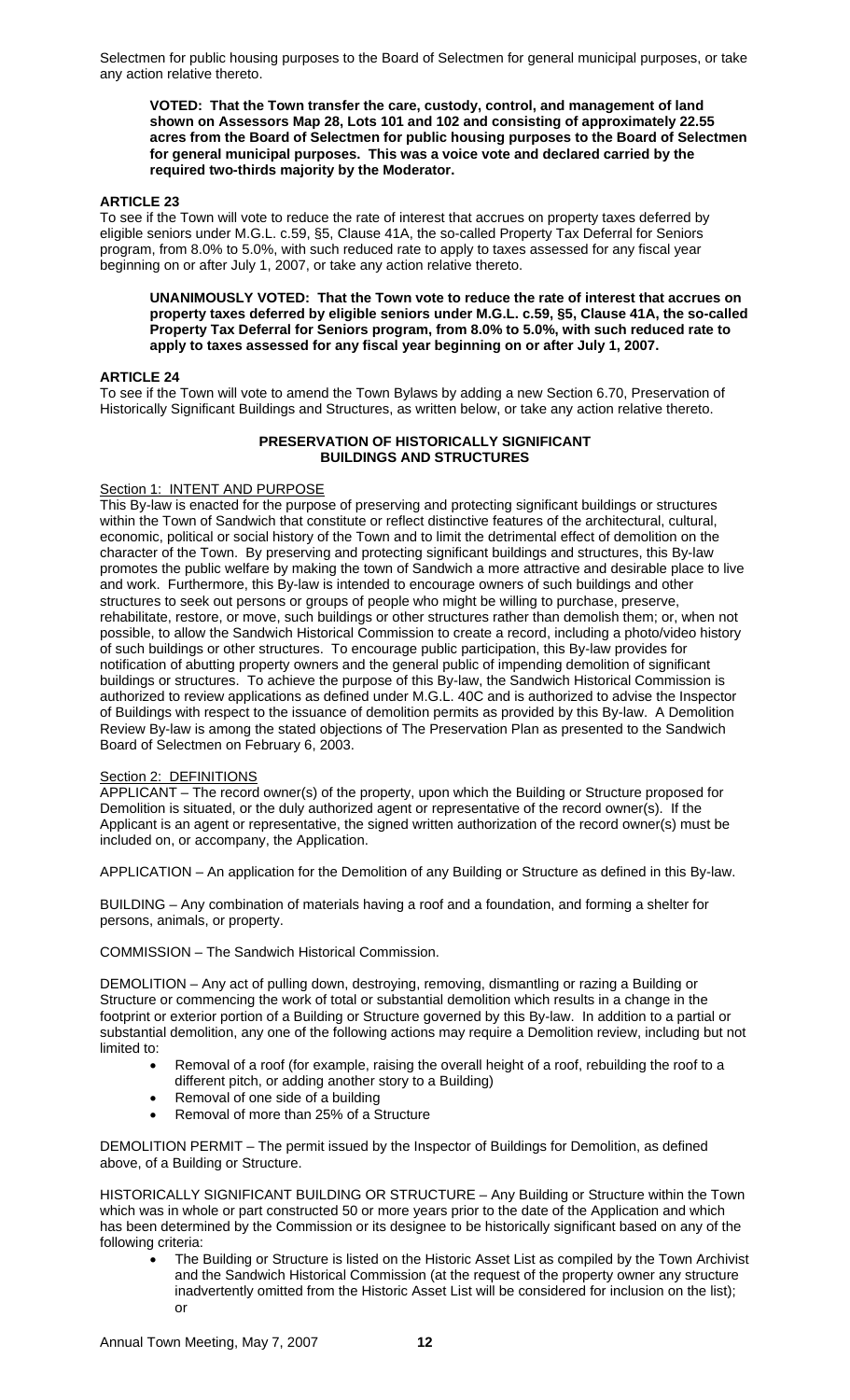- The Building or Structure is listed on, or is within an area listed on, the National Register of Historic Places; or
- The Building or Structure has been found eligible for the National Register of Historic Places; or
- The Building or Structure is importantly associated with one or more historic persons or events, or with the broad architectural, cultural, political, economic or social history of the Town or the Commonwealth; or
- The Building or Structure is historically or architecturally important (in terms of period, style, method of building construction or association with a recognized architect or builder) either by itself or in the context of a group of buildings.

HISTORIC ASSET LIST - An inventory, prepared and maintained by the Town Archivist in conjunction with the Sandwich Historical Commission, of Historically Significant Buildings and Structures known to be at least 50 or more years old. Said inventory may be obtained from the Inspector of Buildings, and will also be made available through the Sandwich Public Library. If a Building or Structure is 50 or more years old and has not been previously identified and not listed on the Historic Asset List, then the Building or Structure will be referred to the Commission for evaluation as appears in the Procedure section of this By-law.

INSPECTOR OF BUILDINGS – The person occupying the office of The Inspector of Buildings within the Town of Sandwich Building Department or otherwise the person authorized to issue Demolition Permits.

PREFERABLY PRESERVED – Any Historically Significant Building or Structure as defined by this By-law which the Commission determines is in the public interest to be preserved if possible rather than demolished. This By-law authorizes up to an 18-month period of delay from the date that the Building or Structure is determined by the Commission to be Preferably Preserved and Historically Significant.

STRUCTURE – Any combination of materials, other than a Building, sign or billboard, including, but not limited to, stone walls, gates, cow gates, stone mile markers, wells, windmills, cemeteries, hitching posts, and archaeological sites including foundations or the remnants of foundations.

# Section 3: PROCEDURE

- A. No Demotion Permit for a Building or Structure, which was constructed in whole or part 50 or more years prior to the date of the Application, will be issued other than in conformity with the provisions of this By-law, as well as in conformity with the provisions of other laws and By-laws applicable to the demolition of Buildings or Structures and the issuance of permits generally. If a Building is of unknown age, it will be assumed that the Building is at least 50 or more years old for the purposes of this By-law.
- B. If the Building or Structure is located within the Old King's Highway Regional Historic District, it is subject to the provisions of the Old King's Highway Regional Historic District Act Chapter 470 of the Acts of Massachusetts 1973 as amended.
- C. Within 7 business days of receipt of a complete Application for Demolition of any Building or Structure, or portion thereof, which is 50 or more years old, the Inspector of Buildings will forward a copy of said Application to the Commission, and shall notify the Applicant of this action, in writing. No Demolition Permit will be issued at this time.
- D. Within 15 business days of its receipt of a copy an Application forwarded by the Inspector of Buildings, the Commission will make an Initial Determination as to the significance of the subject Building or Structure, based upon the definition in this By-law of "Historically Significant Building or Structure." The Commission shall mail written notification to the Applicant of the meeting at which it intends to make its Initial Determination at least 7 days in advance of said meeting.
- E. The Commission will notify the Inspector of Buildings and the Applicant, in writing, within 7 business days after the meeting at which the Commission makes its Initial Determination. If the Initial Determination is in the negative, or if the Commission fails to notify the Inspector of Buildings of its Initial Determination within 7 business days, the Inspector of Buildings may issue the Demolition Permit, subject to applicable requirements of the State Building Code and all other applicable laws, by-laws, and regulations.
- F. If the Commission's Initial Determination is positive and the Commission so notifies the Inspector of Buildings within the time period prescribed in Subsection E above, the Demolition Permit may not be issued, and the Commission shall proceed under Subsection G to notice and conduct a public hearing to determine whether the Historically Significant Building or Structure is Preferably Preserved.
- G. The Commission shall, within 30 days of its Initial Determination that a Building or Structure is Historically Significant, conduct a public hearing to determine whether the Historically Significant Building or Structure is Preferably Preserved. The Commission shall publish notice of the public hearing in a newspaper of general circulation in the Town of Sandwich, and shall post the notice at the Sandwich Town Hall, at least 7 days immediately preceding the public hearing. Said notice shall specify the time, place, and purpose of the hearing, and the street address of the subject Building or Structure. A copy of the public hearing notice shall be mailed to the Applicant and to the record owner if other than the Applicant.
- H. If, after the close of the public hearing, the Commission determines that the proposed Demolition of the Historically Significant Building or Structure would not result in a detrimental loss to the historic or architectural heritage or resources of the Town, the Commission shall notify the Applicant and the Inspector of Buildings, in writing, within 15 business days of the close of the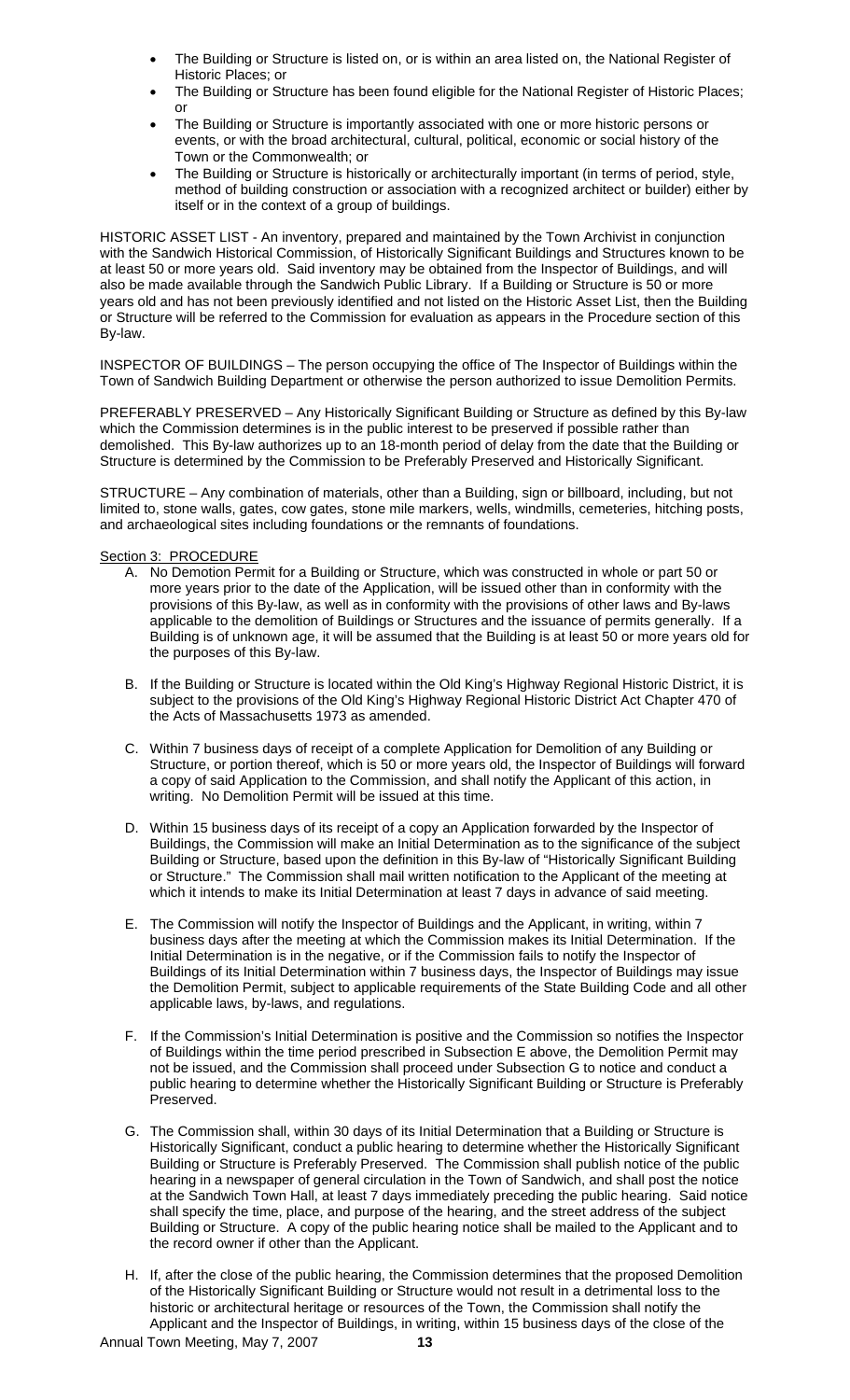public hearing. Upon receipt of such notification from the Commission, or upon the expiration of 15 business days from the date of the close of the public hearing without receipt of any notification from the Commission, the Inspector of Buildings may issue the Demolition Permit for the Building or Structure, subject to applicable requirements of the State Building Code and all other applicable laws, by-laws, and regulations.

- I. If, after the close of the public hearing, the Commission determines that, because the proposed Demolition of the Building or Structure would result in a detrimental loss to the historic or architectural heritage or resources of the Town, the Building or Structure is Preferably Preserved, the Commission shall forward its determination, in writing, to the Inspector of Buildings, to the Applicant, and to the record owner if not the Applicant, within 15 business days from the date of the close of the public hearing. Thereafter, no Demolition Permit may be issued for the Preferably Preserved Building or Structure within the 18-month period following the date of the Commission's determination, unless the Commission earlier notifies the Inspector of Buildings, in writing, that:
	- 1. The Commission is satisfied that the Applicant or owner has made continuing, bona fide, and reasonable efforts to pursue viable alternatives to Demolition, including efforts to find a person or entity willing to purchase the Building or Structure and undertake rehabilitation, adaptive reuse, preservation, restoration, or moving of the Building or structure; and
	- 2. The Commission is satisfied that there is no reasonable likelihood that another person or entity would be willing to purchase the Building or Structure and rehabilitate, re-use, preserve, restore, or move the Building or Structure, despite efforts by the Applicant and others to find such a person or entity.

# Section 4: RESPONSIBILITIES OF APPLICANT/PROPERTY OWNER

- A. It shall be the responsibility of the Property Owner or Applicant for the Demolition Permit to assist in the facilitation of the procedures necessary to carry out this By-law by providing information; for allowing access to the property; for securing the premises; for participating in the investigation of the preservation options; and for actively cooperating in seeking alternatives with the Commission and any interested parties.
- B. Upon determination by the Commission that a Building or Structure is a Preferably Preserved Building or Structure, the owner shall be responsible for properly securing the Building, if vacant, to the satisfaction of the Inspector of Buildings. Should the owner fail to secure the Building to the satisfaction of the Inspector of Buildings, the subsequent destruction of such Building through any cause, which destruction could have been prevented by the required security measures, shall be considered a Demolition in violation of this By-law.

### **SECTION 5: ADMINISTRATION**

- A. The Commission may adopt such rules and regulations as are necessary to administer the terms of this By-law.
- B. The Commission is authorized to adopt a schedule of reasonable fees to cover the costs associated with the administration of this By-law.

# SECTION 6: EMERGENCY DEMOLTION

Notwithstanding anything to the contrary in the preceding sections, if after an inspection, the Inspector of Buildings finds that a Building or Structure subject to this By-law poses an immediate threat to public health or safety due to its deteriorated condition and that there is no reasonable alternative to the immediate demolition of the Building or Structure, then the Inspector of Buildings may issue an emergency Demolition Permit to the owner of the Building or Structure. The Inspector of Buildings will then prepare a report to be forwarded to the Commission explaining the condition of the Building or Structure and the basis for his or her decision.

# SECTION 7: ENFORCEMENT AND REMEDIES

Any owner of a Building or Structure subject to this By-law that demolishes the Building or Structure without first obtaining a Demolition Permit in accordance with the provisions of this By-law will be subject to a fine of not more than three hundred dollars (\$300.00). Each day the violation exists will constitute a separate offense until a faithful restoration of the demolished Building or Structure is completed or unless otherwise agreed to by the Commission. If a Building or Structure subject to this By-law is demolished without first obtaining a Demolition Permit, no Building permit will be issued for a period of two years from the date of the demolition on the subject parcel of land or any adjoining parcels of land under common ownership and control unless otherwise agreed to by the Commission.

# SECTION 8: HISTORIC DISTRICT ACT

Following a determination that the Building or Structure is Historically Significant and Preferably Preserved, the Commission may recommend to Town meeting that the Building be protected through the provisions of Massachusetts General Law, Chapter 40C, and the Historic Districts Act. Nothing in this By-law will be deemed to conflict with the provisions of the Historic District Act, Massachusetts General Laws Chapter 40C, or the Old King's Highway Regional Historic District Act established by Chapter 470 of the Acts of 1973 as amended.

# SECTION 9: SEVERABILITY

If in case any section, paragraph or part of this By-law is for any reason declared invalid or unconstitutional by any court, every other section, paragraph, and part will continue in full force and effect.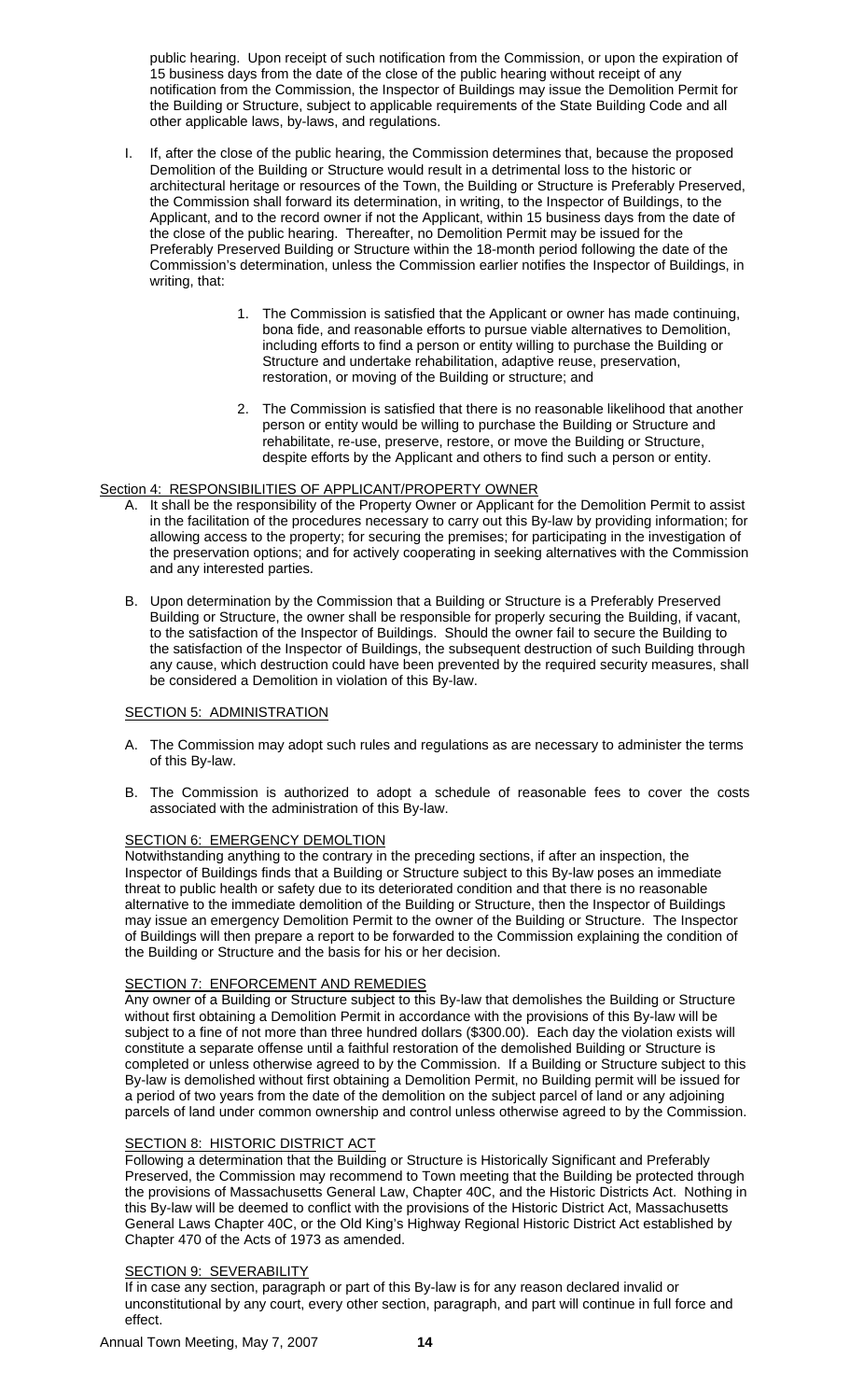Kaethe O. Maguire, Co-chair of the Sandwich Historical Commission gave the following report: Preservation of Historically Significant Buildings and Structures. This article is presented by the Sandwich Historical Commission. We are the preservation and advisory body in town. We are not to be confused with the Old King's Highway Regional Historic District Committee which is a regulatory body overseeing the Old King's Highway Regional Historic District. This district covers the north side of town, extending from the midline of the Midcape Highway to the low water mark of the Bay.

The preservation bylaw we bring to you this evening is concerned only with South Sandwich and Forestdale since those areas have no preservation protection at present. This bylaw cannot prevent demolition, it can only delay demolition in an effort to relocate, restore, resell, or restore for reuse an historically significant structure that is found to be preferably preserved through a series of procedures, including a public hearing. If all attempts to save an historically significant structure fail by the time the delay period has ended, this bylaw allows the Sandwich Historical Commission to record the structure for our heritage through the use of photography and written description.

PURPOSE – To preserve historically significant structures.

MEANS TO PRESERVATION – To seek out persons or groups willing to negotiate an alternative to demolition of an historically significant structure.

OTHER CAPE COD TOWNS – Similar bylaws have been passed by all Cape towns with the exception of Mashpee and Brewster.

RECORDING HISTORY – As a last resort of all attempts to save a structure from demolition fail, this bylaw allows the Sandwich Historical Commission (SHC) to create a record of the structure.

HISTORICALLY SIGNIFICANT STRUCTURES INCLUDE ONE OR MORE OF THE FOLLOWING CRITERIA – (1) Structure is 50 or more years of age. (2) Structure appears on the Town's Historic Asset List compiled by our Town Archivist. (3) Structure is eligible for, or listed on, the National Register of Historic Places. (4) Structure is associated with historic persons or events and/or the history of Sandwich or Massachusetts. (5) Structure is architecturally important.

PREFERABLY PRESERVED STRUCTURE – Historically significant structure determined by public meeting before the SHC to be preserved if possible for the public good.

BYLAW PROVIDES – Up to an 18-month delay to find alternatives to demolition.

STRUCTURE DEFINED – To include but not limited to, a building, signs, stone walls, gates, cow gates, stone mile markers, wells, windmills, cemeteries, hitching posts, archaeological sites, and including foundations.

OLD KINGS HIGHWAY REGIONAL HISTORIC DISTRICT – Structures are subject to the provisions of the Old Kings Highway Act of 1973 if located within the Historic District.

AREAS PRIMARILY AFFECTED – Forestdale and South Sandwich, areas not protected by the Old Kings Highway Act.

PowerPoint slide show included: This is a map of all towns in our area that have passed some form of this bylaw. You will note that on Cape only Brewster, aside from Sandwich and Mashpee have not passed some form of this bylaw. Most of Brewster is located with in the Old King's Highway Regional Historic District, thus is protected.

Second slide- This is the 1750 Benjamin Percival Home. It is well preserved and owned by an out of state couple. It is located between Little Hog Pond and Hog Pond. We are fortunate that Benjamin Percival chose to relocate this structure in 1782 to Sandwich from Ashumet when he inherited it from his grandfather.

This is the small Percival Family Burial Ground located on Farmersville Road across from the intersection of Boardley Road. Burial grounds are considered structures under this bylaw.

Third Slide-This was the 1812 Crawford Hoxie Home. This slide was taken in 1987 by historian Rosanna Cullity. You will note the sophisticated Federal period of architecture, especially delineated by the doorway. It was highly unusual to have such a fine form of architecture in a very rural area in 1812. This home was originally built by the Lawrence Family for whom Lawrence Pond is named. Although it was in poor condition when it was illegally demolished in December of 2005, it was ripe for restoration since it suffered from a form of benign neglect whereby most of the interior of the home had not been modernized with new systems.

After Mr. Hoxie's death, the house and surrounding 7 acres of land were sold out of the family for \$600,000. Almost immediately it was demolished without any permits. That occurred in December of 2005. This bylaw seeks to delay such unwarranted demolitions of historically significant structures to enable the owner and the Commission to find a possible alternative. If no viable solution can be found, at the very least the Sandwich Historical Commission will be able to record the structure for the Town Archives.

The last slide shows you what remains of the 1812 Lawrence home. It is a cellar hole.

# **VOTED: That the Town amend the Town Bylaws by adding a new Section 6.70, Preservation of Historically Significant Buildings and Structures, as printed in the Warrant under Article 25. This was a voice vote and declared NOT CARRIED by the Moderator.**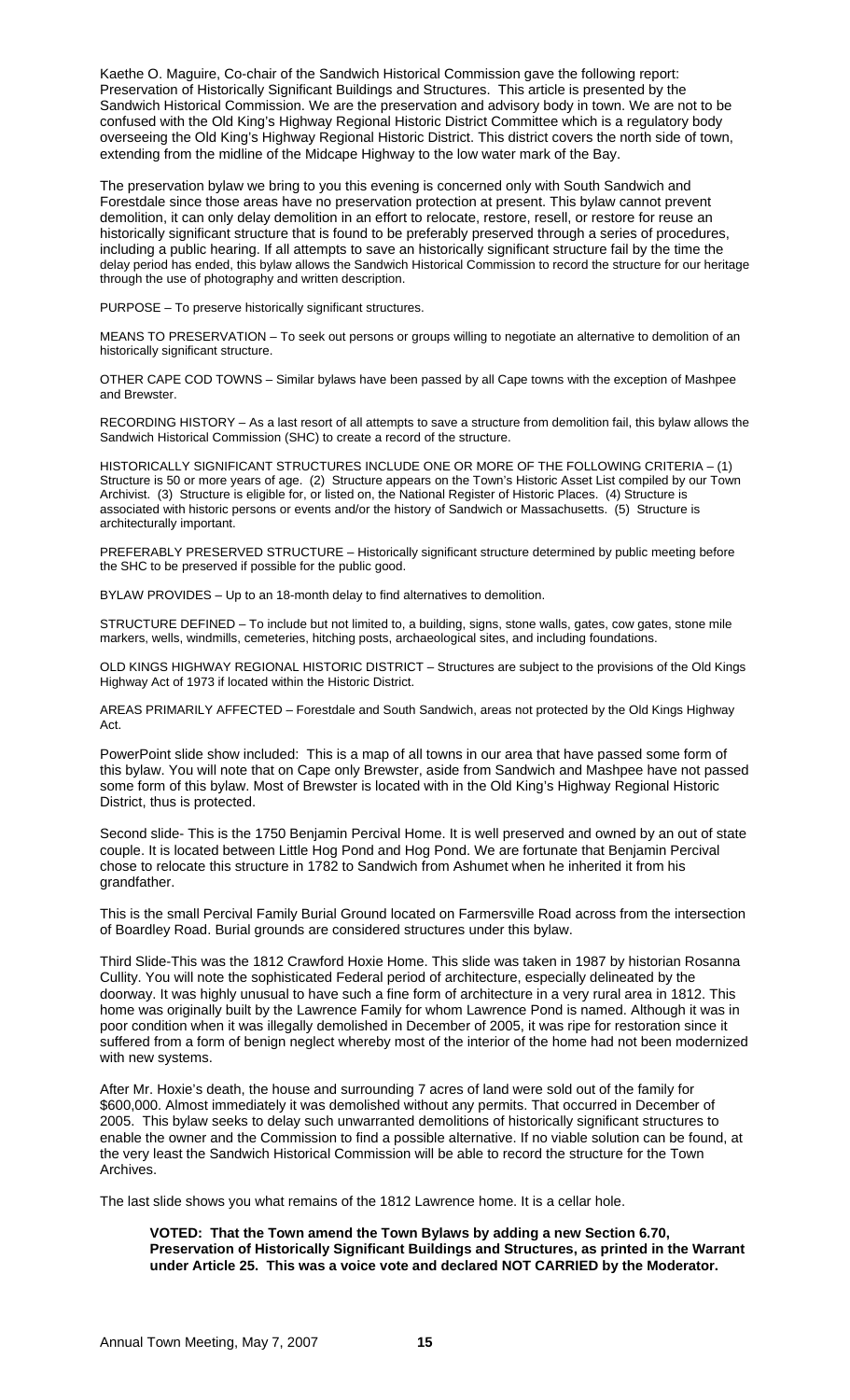To see if the Town will vote to amend the Sandwich Protective Zoning By-laws in order to shift responsibility of authoritative oversight of Section 5000 to the Board of Health, specifically regarding the technical review of proposed uses while continuing to prohibit specific uses as required by the State Department of Environmental Protection and the Board of Health as long as the proposal meets minimum Town and State regulations, in Article V, Section 5000 Water Protection Districts, by deleting the section in its entirety and inserting in its place the Sections:

# **ARTICLE V WATER PROTECTION DISTRICTS**

**5000. PURPOSE**. The purpose of these regulations is, in the interest of public health, safety and general welfare, to preserve the quality and quantity of the Town's groundwater resources in order to insure a safe and healthy public water supply.

**5010. CREATION.** Water Resource Overlay Districts are hereby created covering the areas described on the *Map entitled* "Title 5 Setback Areas, Sandwich, Data Sources, MA DEP Approved Zone II: MA DEP DWP, Interim Wellhead Protection Areas (IWPA): MA DEP, Surface Water Supply Protection Areas (Zone A): MA DEP, Public Water Supplies (PWS): MA DEP DWP," dated July 20, 2006 as produced by the MassGIS for the Massachusetts Department of Environmental Protection as amended. Said map is on file with the Planning Board and the Board of Health and is hereby made a part of this By-Law. These Water Resource Districts shall be considered to be superimposed over any other districts established in this By-Law. Where applicable, the requirements of this overlay district shall be construed to supersede any less stringent requirements of the underlying districts. (Amended STM 4/1/96 and ATM 99)

**5020. DEFINITIONS.** (Amended ATM 92) For the purpose of this bylaw, the following will define terms used within:

**CULTIVATED LAWNS –** shall mean a vegetation cover of sod forming grass species, which is regularly fertilized, irrigated, and maintained at a height of four inches (4) or less, on an appropriate loam base.

**DISPOSAL –** shall mean the deposit, injection, dumping, spilling, leaking, incineration or placing of any material into or on any land or water so that such material or any constituent thereof may enter the environment or be emitted into the air or discharged into any waters, including ground water.

**GROUND WATER –** shall mean all the water found beneath the surface of the ground.

**HAZARDOUS MATERIALS** – shall mean any product or waste or combination of substances which, because of quantity, concentration, or physical or chemical, or infectious, or radioactive characteristics may reasonably pose, in the determination of the enforcing authority, a substantial present or potential hazard to human health, safety or welfare, or the environment when improperly treated, stored, transported, used or disposed of, or otherwise managed; any substance which may create a special hazard in the event of spill, leak, fire, or exposure; and all substances deemed to be hazardous waste as defined in MGL Chapter 21C Section 2 and the Hazardous Waste Regulations promulgated thereunder by Massachusetts Department of Environment Protection (DEP) at 310C CMR 30.010 in amounts in excess of that normally used in household maintenance; or other materials which are listed as toxic, hazardous or a priority pollutant by the United States Environment Protection Agency.

**HISTORICAL HIGH GROUND WATER LEVEL** – shall mean the highest ground water elevation that is likely to occur at a given location, based on calculations according to the High Ground water methodology specified in the U.S.G.S. Water Resource Investigations 83-4112 by Frimpter et.al. and any subsequent revisions.

**IMPERVIOUS SURFACE** – shall mean any material on the ground that does not allow surface water to penetrate into the soil.

**LOAM** –shall mean fertile, friable, natural topsoil of the locality, without admixture of subsoil, refuse or other foreign materials, and as further defined by the Barnstable County Extension Service.

**PROCESS WASTEWATER** – shall mean wastewaters disposed of on site other than sanitary wastewater.

**RECHARGE AREA** – shall mean the area encompassing land and water surface through which precipitation enters the groundwater body, and from which groundwater flows naturally or is drawn by pumping into a water well.

**SURFACE WATER LEVEL** – shall be determined as provided for under Section 3610 of this Zoning Bylaw.

# **5030. USE REGULATIONS.** (Amended ATM 92 and ATM 99)

**PROHIBITED USES.** Within the Water Resource District, the following uses are prohibited:

- A. Sanitary landfills and open dumps;
- B. Landfilling or land disposal of septage or sewage sludge;
- C. Automobile graveyards or junk yards;
- D. Petroleum Bulk Stations and Terminals, including, but not limited to, those listed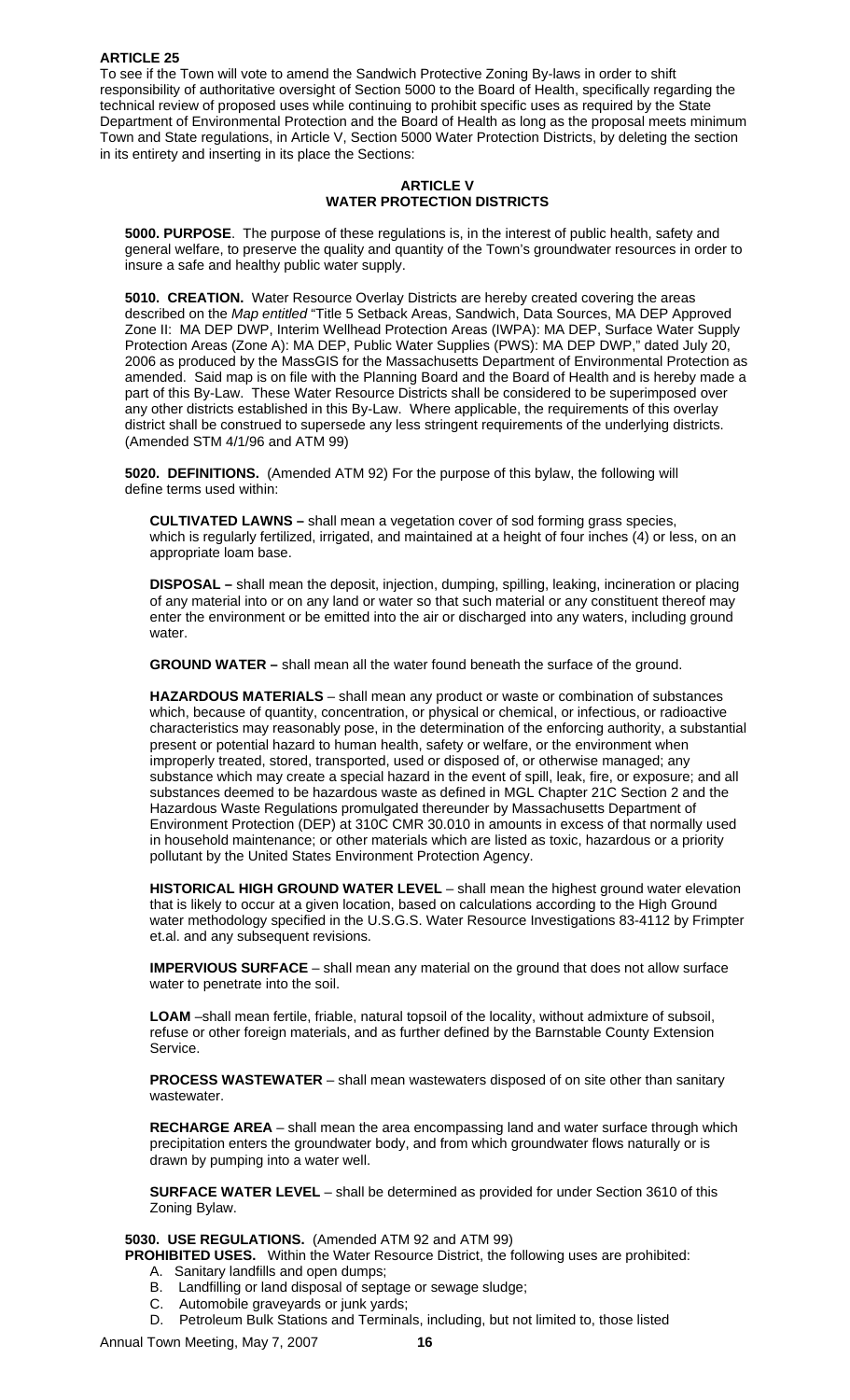under Standard Industrial Classification (SIC) 5171 (Not including liquefied petroleum gas) and SIC 5983;

- E. Dry cleaning establishments;
- F. Metal plating operations/businesses unless with a 100% recycle process subject to the issuance of a Certificate of Water Quality Compliance by the Board of Health;
- G. Boat and motor vehicle service and repair;
- H. Car washes unless with 100% recycle process requiring the issuance of a Certificate of Water Quality Compliance by the Board of Health and the approval by the State Department of Environmental Protection;
- I. Any activity or occupations that generate, treat, store or dispose of hazardous waste, which is subject to MGL Chapter 21C and 310 CMR 30.00, including without limitation, solid waste, hazardous waste, leachable waste, chemical waste, radioactive waste, and waste oil, except that waste oil retention facilities required by MGL Chapter 21, Section 41a and meeting the standards set forth in 310 CMR 22.22(2)(a) 4. Storage of household quantities may be allowed upon the issuance of a Certificate of Water Quality Compliance by the Board of Health;
- J. Industrial or commercial uses which dispose of process liquids on site;
- K. Storage of sodium chloride, calcium chloride, chemically treated abrasives or other chemicals used for the removal of snow and ice on roads, or the stockpiling and disposal of snow and ice containing sodium chloride, calcium chloride, chemically treated abrasives or other chemicals used for removal from highways and streets located outside the Water Resource District;
- L. Storage of pesticides, as defined in MGL Chapter 132B, Section 2, unless such storage is within a building or structure with an impermeable cover and liner that, pursuant to the issuance of a Certificate of Water Quality Compliance, the Board of Health has determined is designed so as to prevent an accidental release onto or below the land surface;
- M. Storage of commercial fertilizers and soil conditioners, as defined in MGL Chapter 128, Section 64, except in a structure with an impermeable cover and liner which, pursuant to the issuance of a Certificate of Water Quality Compliance, the Board of Health has determined is designed so as to prevent an accidental release onto or below the land surface;
- N. Any wastewater treatment plants except those that discharge outside the Water Resource District. A hydrogeologic evaluation shall be required if wastewater flows exceed 2,000 g.p.d.;
- O. Animal feedlots; (not applicable to parcels of land over five acres in size);
- P. Stockpiling of animal manures, except in a structure with an impermeable cover and liner and subject to a Certificate of Water Quality Compliance issued by the Board of Health;
- Q. Storage of septage or sewage sludge except in a structure with an impermeable cover and liner in compliance with MGL 310 CMR 32.30 and 310 CMR 32.31 and subject to a Certificate of Water Quality Compliance by the Board of Health if such proposal is compliant with 310 CMR 32.30 and 310 CMR 32.3 so as to prevent an accidental release into or on land surface;
- R. Any other use, which involves as a principal activity the manufacture, transportation, or on site disposal of toxic or hazardous materials;
- S. Land uses that result in rendering impervious any lot or parcel by more than 15% or 2,500 square feet, whichever is greater, unless a system for artificial recharge of precipitation is provided that the Board of Health has determined will not result in the degradation of groundwater quality.

**5040. PERFORMANCE STANDARDS FOR ALLOWED USES.** (Amended ATM 92) To preserve the natural land surface providing high quality recharge to the groundwater, to control sewage and septage flow and fertilizer application to amounts which will be diluted adequately by natural recharge, to prevent the formation of plumes of contamination in the groundwater system, and to prevent the discharge of leakage of toxic or hazardous substances into the groundwater, all allowed uses shall meet the following performance standards:

- A. The concentration of nitrate resulting from wastewater disposal and from fertilizer application, when diluted by rainwater recharge on the lot shall not exceed five (5) parts per million (p.p.m.)
	- 1. Existing buildings are exempt and must adhere to a standard of seven (7) parts per million (p.p.m.).
- B. For all uses combined, wastewater flow disposed on site shall not exceed 20,000 gallons per day. All cultivated lawns shall have a loam base of six inches (6").
- C. All toxic or hazardous materials shall be stored in product tight containers protected from corrosion, accidental damage or vandalism and shall be used and handled in such a way as to prevent spillage into the ground or surface waters. Spill containment will be provided for all storage. A product inventory and manifest system shall be maintained and reconciled with purchase, use, sales and disposal records at sufficient intervals to detect product loss. The storage of toxic and hazardous materials shall be subject to compliance with 310 CMR 22.21(2)(b)(5) and a Certificate of Water Quality Compliance issued by the Board of Health.
- D. No toxic or hazardous materials shall be present in wastes disposed on site. Wastes composed in part or entirely of toxic or hazardous materials shall be retained in product tight containers for removal and disposal by a licensed scavenger service or as directed by the Board of Health.
- E. With the exception of five (5) parts per million (p.p.m.) nitrate limit as stated in Section 5040 (a), contaminant levels in groundwater resulting from disposal of process wastes from operations other than personal hygiene and food for residents, patrons and employees, or from wastewater treatment and disposal systems greater than 10,000 gallons per day, capacity shall not exceed those levels specified in Tables C and E of the "Drinking Water Regulations of Massachusetts" (DEQE, June 15, 1977), after allowing for dilution by natural recharge on the premises.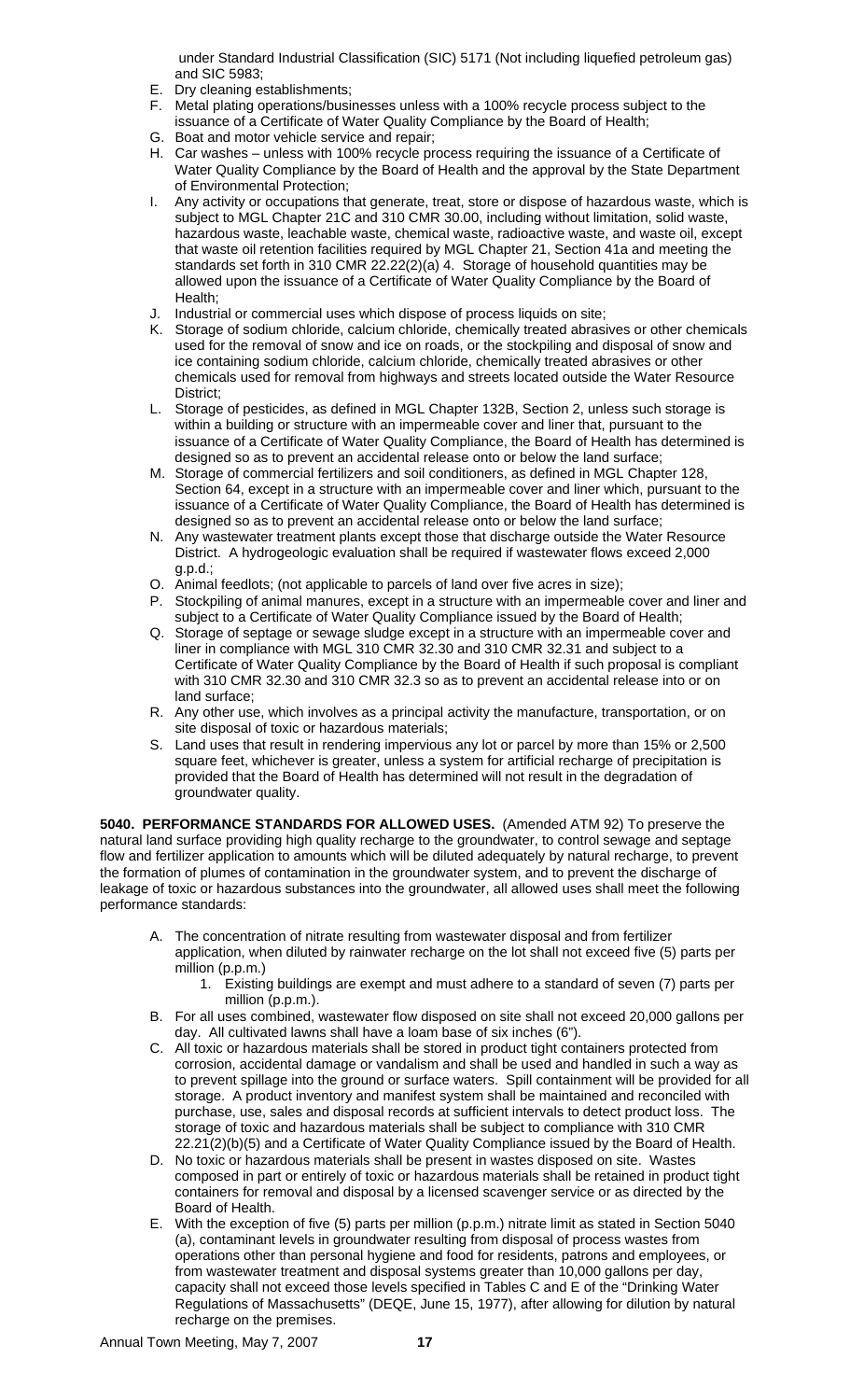- F. All runoff from impervious surfaces shall be recharged on the site by diversion to areas covered with vegetation for surface infiltration to the extent possible. Dry wells shall be used only where other methods are infeasible, and shall be preceded by oil, grease and sediment traps to facilitate removal of contaminated solids. In the vicinity of chemical or fuel delivery points, provision shall be made for spill control.
- G. Except for excavations for the construction of building foundations, for the installation of utility works or for the laying out of roads, the removal of soil, loam, sand, gravel or any other mineral substance will be limited to a depth of ten (10) feet above the historical high ground and surface water level. The amount of land area exposed at any one time shall be limited to five (5) acre area being reclaimed to a natural vegetative state prior to issuance of the special permit for the use of the next five (5) acres. Upon the completion of operations, the remainder of the parcel of land shall be reclaimed to a natural vegetative state within one (1) year.
- H. The application of fertilizers for non-domestic or non-agricultural activities shall be limited to areas having at least six inches (6") of loam or naturally occurring top soil and made strictly in accordance with a management and site plan, delineating at a minimum the manner in which the application is to be performed in order to minimize adverse impacts on surface and groundwater due to nutrient transport and deposition and sedimentation.
- Where the premises are partially outside a Water Resource District, potential pollution sources such as on-site waste disposal systems shall, to the degree feasible, be located outside the District.

# **5052. CERTIFICATE OF WATER QUALITY COMPLIANCE.**

A certificate of Water Quality Compliance shall be obtained from the Board of Health by the owner or applicant for uses that involve, the storage and or use of hazardous materials, the storage of pesticides and fertilizers, car washes, metal plating operations and the storage of septage or sewage sludge. No Building Permit or Certificate of Use and Occupancy, shall be issued by the Building Inspector, unless a Certificate of Water Quality Compliance, if required, has been obtained.

or take any other action relative thereto.

# **UNANIMOUSLY VOTED: That the Town amend the Sandwich Protective Zoning By-laws, Article V, Section 5000, Water Protection Districts, as printed in the Warrant under Article 25.**

# **ARTICLE 26**

To see if the Town will vote to amend the Sandwich Protective Zoning By-laws, Article II, Section 2300 Use Regulation Schedule, Section 2310 Principal Uses, Use Regulation Schedule note 5, by deleting "20%" and inserting in its place "40%" so that note 5 will read:

5. No more than 40% of the floor space to be used for retailing. Products to be retailed must be directly related to the primary industrial activity.

or take any action relative thereto.

#### **UNANIMOUSLY VOTED: That the Town amend the Sandwich Protective Zoning By-laws, Article II, Section 2300 Use Regulation Schedule, Section 2310 Principal Uses, Use Regulation Schedule note 5, as printed in the Warrant under Article 26.**

# **ARTICLE 27**

To see if the Town will vote to amend the Sandwich Protective Zoning By-law in order to require the lottery for affordable units to be conducted prior to the issuance of occupancy permits instead of prior to the issuance of building permits, by amending Article IV Special Regulations, Section 4450 Affordable Housing Conditional Density Development, Section 4453 Standards, subsection (c) to read as follows:

c.) Lottery. The lottery for any affordable units permitted under this section shall be conducted before the issuance of any certificate of occupancy for the affordable units. The Planning Board shall designate a lottery agent as a condition of the special permit.

**UNANIMOUSLY VOTED: That the Town amend the Sandwich Protective Zoning By-laws, Article IV Special Regulations, Section 4450- Affordable Housing Conditional Density Development, Section 4453 Standards, subsection (c), as printed in the Warrant under Article 27.** 

# **ARTICLE 28**

To see if the Town will vote to amend the Sandwich Protective Zoning By-laws to give the Planning Board discretion to seek advisement on Cluster Developments, in Section 4441 Number Of Dwelling Units, by deleting subsection a.) and inserting in its place the following subsections and keeping the current subsection b.) but re-labeling it c.):

a.) Equal the number of units that could be constructed with a conventional grid subdivision that complies with the zoning in the district and the Subdivision Rules and Regulations of the Planning Board, and any other applicable laws or regulations of the Town. A preliminary layout (Demonstration Plan) of a conventional grid subdivision meeting the above requirements shall be submitted to demonstrate the allowable number of units.

b.) The Planning Board may refer a Demonstration Plan to any other Town agency/board/department for comments and recommendations if it so desires before closing the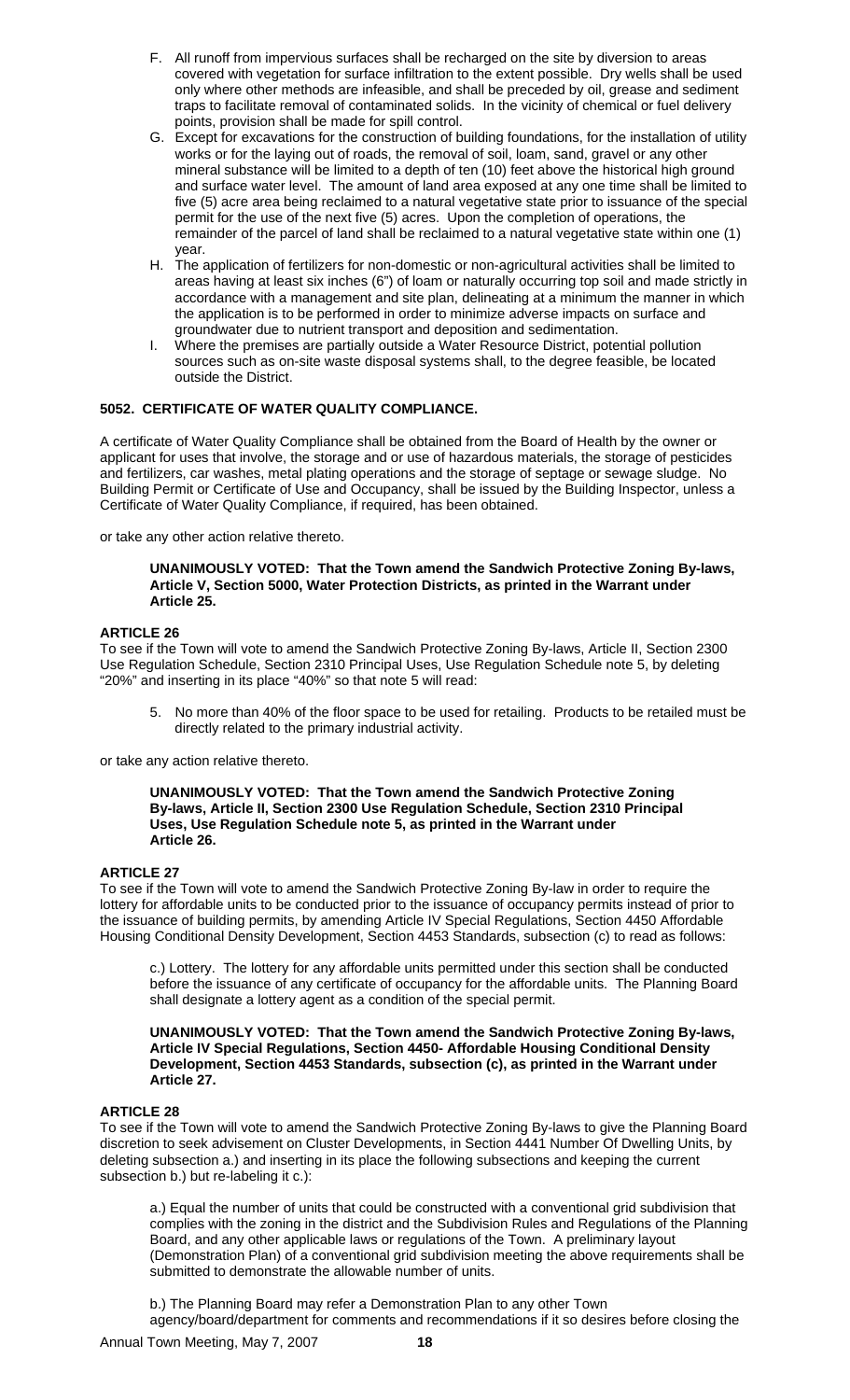public hearing on the Cluster Development application. Any such agency/board/department to which Demonstration Plans are referred to for comments must make its comments and send copies thereof to the Planning Board and the applicant within thirty-five (35) days of receipt of the referral request by said agency/board/department or there shall be deemed no opposition or desire to comment.

or take any action relative thereto.

# **UNANIMOUSLY VOTED: That the Town amend the Sandwich Protective Zoning By-laws, Section 4441 Number of Dwelling Units, as printed in the Warrant under Article 28.**

# **ARTICLE 29**

To see if the town will vote to amend the Sandwich Protective Zoning By-laws, Article II Use and Intensity Regulations, Section 2600 Intensity Of Use Schedule, by adding a reference to Intensity of Use Schedule Note "c" in the parentheses following the entry "Minimum side rear yard in feet" so that the entry reads as follows:

Minimum side rear yard in feet (c, d, e, I)

or take any action relative thereto.

**VOTED: That the Town amend the Sandwich Protective Zoning By-laws, Article II Use and Intensity Regulations, Section 2600 Intensity of Use Schedule, as printed in the Warrant under Article 29. This was a voice vote and declared carried by the Moderator.** 

# **ARTICLE 30**

To see if the Town will vote to amend the Sandwich Protective Zoning By-laws, to update and revise several citations of the Massachusetts State Building Code in the by-law, in Article I, Section 1220, Article IV, Sections 4330 and 4810, by inserting the following:

**Section 1220.** No building permits shall be approved except in compliance with this bylaw. Sufficient information shall be submitted to demonstrate compliance, including a plot plan showing, in addition to those items required under Section 110.10 or the Massachusetts State Building Code applicable sections in effect at the time of application;

**Section 4330.** Compliance With State, Federal And Local Regulations… 780 CMR 3107.0 of the Massachusetts State Building Code or applicable sections of the Massachusetts State Building Code in effect at the time of the application which addresses flood plain and coastal high hazard areas;

**Section 4810.** Each swimming pool, whether public or private as defined in Section 421.0 of the Massachusetts State Building Code or the Massachusetts State Building Code applicable sections in effect at the time of application…

or take any action relative thereto.

**UNANIMOUSLY VOTED: That the Town amend the Sandwich Protective Zoning By-laws by updating and revising several citations of the Massachusetts State Building Code in the By-laws, in Article I, Section 1220, and Article IV, Sections 4330 and 4810, as printed in the Warrant under Article 30.**

### **ARTICLE 31**

To see if the Town will vote to amend the Sandwich Protective zoning By-laws, Article IV, Section 4450 Affordable Housing Conditional Density Development, in Sections 4453 Standards in subsection a.) under Rental, Number of Dwelling Units, 6 Units per acre, Percent Affordable, delete 50% and insert 25% so that it reads as follows:

### **Section 4453. Standards**

**a.) Number of Dwelling Units.** The number of units allowed in an Affordable Housing Conditional Density Development shall be as follows:

| Homeownership             |                                                             |                          |
|---------------------------|-------------------------------------------------------------|--------------------------|
| <b>Number of Dwelling</b> | <b>Percent Affordable</b>                                   | Maximum number of        |
| <b>Units</b>              |                                                             | <b>Units allowed</b>     |
| 4 Units per acre          | 100% Affordable Units                                       | 40                       |
| 2 Units per acre          | 50% Affordable Units                                        | 20                       |
| Rental                    |                                                             |                          |
|                           | 1 Bedroom Unit or Unit Deed Restricted to Age 55 and older* |                          |
| <b>Number of Dwelling</b> | <b>Percent Affordable</b>                                   | <b>Maximum number of</b> |
| <b>Units</b>              |                                                             | <b>Units allowed</b>     |
| 10 Units per acre         | 100% Affordable Units                                       | 40                       |
| 6 Units per acre          | 25% Affordable Units                                        | 20                       |
| <b>2 Bedroom Units</b>    |                                                             |                          |
| <b>Number of Dwelling</b> | <b>Percent Affordable</b>                                   | <b>Maximum number of</b> |
| <b>Units</b>              |                                                             | <b>Units allowed</b>     |
| 4 Units per acre          | 50% Affordable Units                                        | 20                       |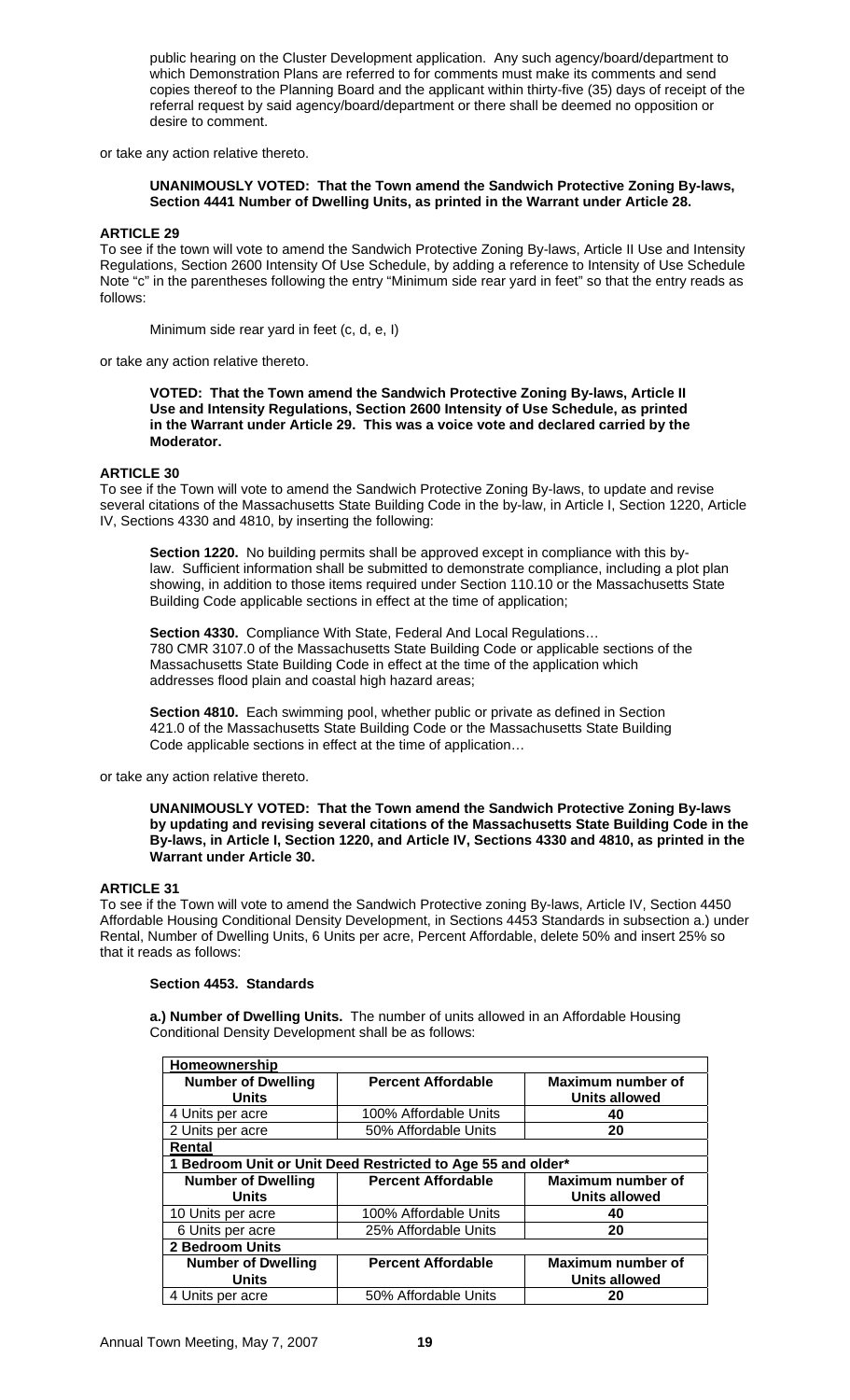\*Occupancy of such units shall be limited to persons fifty-five years of age or older and their dependents, as may be permitted under applicable state and/or federal regulations.

And to further amend Section 4450,

 In order to increase the percentage of eligible household income for rental units and set Rents for said units by substituting "80%" for "70%" in both the first and second sentences of Sections 4455 (a) 2. so that the section reads as follows:

### **4450. Long Term Affordability.**

#### **a.) Affordable Housing Restriction**

**2. Rental Units.** The Restriction shall provide that units made available for rental shall be rented to a person or family whose income is **80%** or less of the Area Median Income (AMI) of Barnstable-Yarmouth Metropolitan Statistical Area (MSA). The rent, including heat but not other utilities, shall not exceed the rent established by the Department of Housing and Urban Development (HUD) for a household whose income is **80%** or less of the median…

or take any action relative thereto.

**UNANIMOUSLY VOTED: That the Town amend the Sandwich Protective Zoning By-laws, Article IV, Section 4450 Affordable Housing Conditional Density Development, in sections 4453 Standards and 4455 Long Term Affordability, as printed in the Warrant under Article 31.** 

### **ARTICLE 32**

To see if the Town will vote to amend General Bylaw Chapter 1, §1.15 by changing the number required for a quorum from two hundred (200) registered voters to zero (0) registered voters. (*Submitted By Petition)* 

**VOTED: That the Town amend the Town Bylaws Chapter 1, Section 1.15 by changing the number of registered voters required for a Town Meeting quorum from two hundred (200) registered voters to zero (0). This was a hand counted vote, 190 Yes and 137 No, and declared carried by the Moderator.** 

#### **At 10:40 p.m. in accordance with the Town Bylaw, a vote to continue the meeting after 11 p.m. was taken. This was a voice vote and declared carried by the Moderator.**

### **ARTICLE 33**

To see if the Town will vote to authorize the Board of Selectmen to petition the General Court for a special act, as set forth below, amending the Town Charter to change the composition of the Board of Selectmen and qualifications of its members; provided that the General Court may make clerical or editorial changes of form only to the bill, unless the Board of Selectmen approve amendments to the bill before enactment by the General Court, which amendments shall be within the scope of the specific public objectives of the petition.

An Act Relative to the Charter of the Town of Sandwich

Section 1. The charter of the town of Sandwich, which is on file in the office of the archivist of the commonwealth as provided in section 12 of chapter 43B of the General Laws, is hereby amended by striking out, in Article IV, Section 4.1, the following: five (5), and inserting: seven (7).

Section 2. Article IV, Section 4.2 of said charter is hereby further amended by striking out: five (5), and inserting: seven (7).

Section 3. Article IV, Section 4.2 of said charter is hereby further amended by striking out: the town atlarge, and inserting: one electoral precinct in which he resides by all registered voters of the town.

Section 4. Article IV, Section 4.2 of said charter is hereby further amended by striking out: three (3) year terms and inserting two (2) year term.

Section 5. Article IV, Section 4.2.1 of said charter is hereby further amended by adding the following: "A selectman shall at the time of election be a voter of the district from which elected, but, if any selectman shall during the first 16 months of the term of office remove to another district in the town, that office shall be considered vacant and the balance of the term shall be filled in the manner provided in section 4.2.4. If the removal occurs after the first 16 months of the term of office, the selectman may continue to serve for the balance of the term for which elected. If a selectman removes from the town during the term for which elected, the office shall be considered vacant and filled in the manner provided in section 4.2.4.

Section 6. Article IV, Section 4.2.1 of said charter is hereby further amended by striking out: within the town, and inserting: within the precinct from which elected.

Section 7. Article IV, Section 4.2.6 (b) of said charter is hereby further amended by striking out: three, and inserting 4.

Section 8. Article IV, Section 4.2.7 © of said charter is hereby further amended by striking out : three and inserting 4.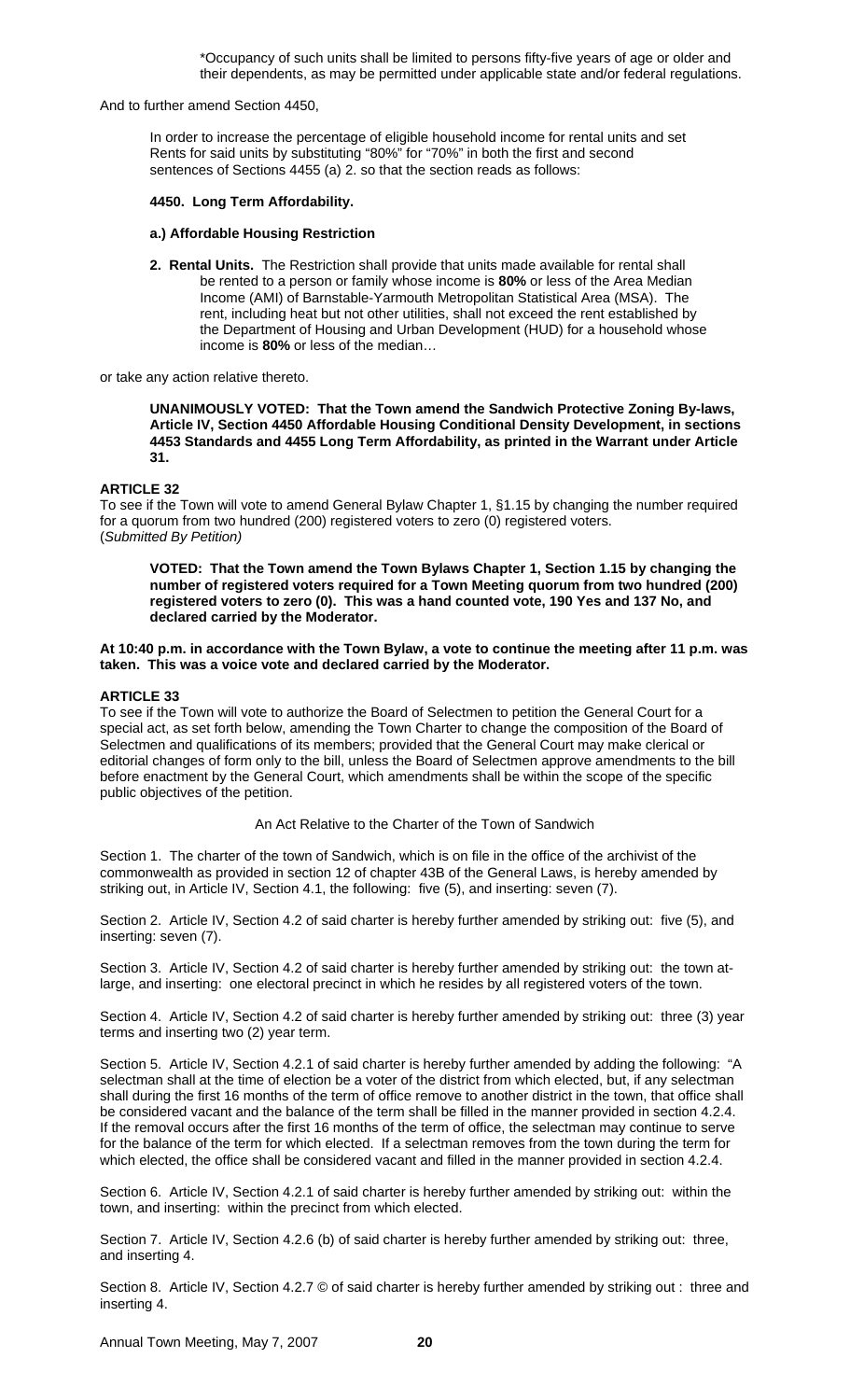Section 9. Article IV, Section 4.2.7 (d) of said charter is hereby further amended by striking out : three and inserting 4.

Section 10. Article IV, of said charter is hereby further amended by adding the following section 4.8: The territory of the town shall be divided into seven (7) districts so established as to consist of nearly an equal number of inhabitants as it is possible to achieve based on compact and contiguous territory, bounded insofar as possible by the center line of known streets and ways or by well defined limits. Each such district shall be composed of voting precincts established in accordance with general laws. The town of Sandwich shall from time to time, but at least once in each ten years review districts to ensure their uniformity in number of inhabitants.

Section 11. This act shall take effect upon passage, or take any action relative thereto. *(Submitted By Petition)* 

**VOTED: To authorize the Board of Selectmen to petition the General Court to approve special legislation amending the Town Charter to change the composition of the Board of Selectmen and qualifications of its members, as printed in the Warrant under Article 33. This was a voice vote and declared NOT CARRIED by the Moderator.**

# **ARTICLE 34**

To see if the town will vote to borrow, raise, appropriate, and transfer from available funds up to the sum of \$2,750,000.00 for the purpose of constructing an athletic facility at Sandwich High School to be known as the "Captain Gerald F. DeConto Veterans Memorial Stadium." The proposed construction and improvements are shown on a site plan titled "Athletic Master Plan" dated 21 July 2005 prepared by JJA Sports, and Carolyn Cooney & Associates, a copy of which is filed with the Town Clerk.

Approval of a motion made pursuant to this article would oblige the Board of Selectmen to finance the appropriation on such terms and conditions as the Board may determine, including, at its discretion, by presenting to voters a Proposition 2 % Debt Exclusion in accordance with Massachusetts General Laws Chapter 59, Section 21C.

### **And further,**

To see if the Town will vote to authorize the Board of Selectmen to establish a nine person commission for the oversight of construction and property improvements at Sandwich High School for the construction of the Captain Gerald F. DeConto Veterans Memorial Stadium. The Commission shall consist of:

- The Sandwich High School Athletic Director,
- A representative from the Community School as chosen by Director, Community School,
- A representative from the School Committee as chosen by the School Committee,
- A representative from the Recreation Committee as chosen by the Recreation Committee,
- A representative from the Sandwich Boosters Club as chosen by the Sandwich Boosters Club,
- A representative from the Sandwich Sports Complex Committee, Inc. as chosen by the Sandwich Sports Complex Committee, Inc.,
- A representative from a Sandwich youth sports organization as chosen by the Board of Selectmen,
- Two at-large members as appointed by the Board of Selectmen.

The commission will be charged with the duty to construct an athletic facility professional of clerk-of-theworks to oversee the construction and property improvements and to assist the commission in the contracting of a general construction contractor to build the facility.

Upon review of the various appointees' qualifications, the Board of Selectmen shall appoint the chairperson of the commission. The commission shall report to the Board of Selectmen on a semi-annual basis until the project is completed.

**VOTED: To authorize the Board of Selectmen to borrow up to the sum of \$2,750,000.00 for the purpose of constructing an athletic facility at Sandwich High School to be known as the "Captain Gerald F. DeConto Veterans Memorial Stadium." This was a hand counted vote, 118 YES and 164 NO and declared NOT CARRIED by the Moderator.** 

### **The meeting was adjourned at 11:50 p.m.**

# **ARTICLE 35**

To elect the following Officers:

Two Selectmen for a term of three years; One Assessor for a term of three years; One Town Clerk for a term of three years; One Constable for a term of three years; Two School Committee members for a term of three years: One Board of Health member for a term of three years; Three Trustees of the Sandwich Public Library for a term of three years; One Trustee of the Weston Memorial Fund for a term of three years; Two Planning Board members for a term of three years; One Planning Board member for an unexpired term of two years; One Planning Board member for an unexpired term of one year;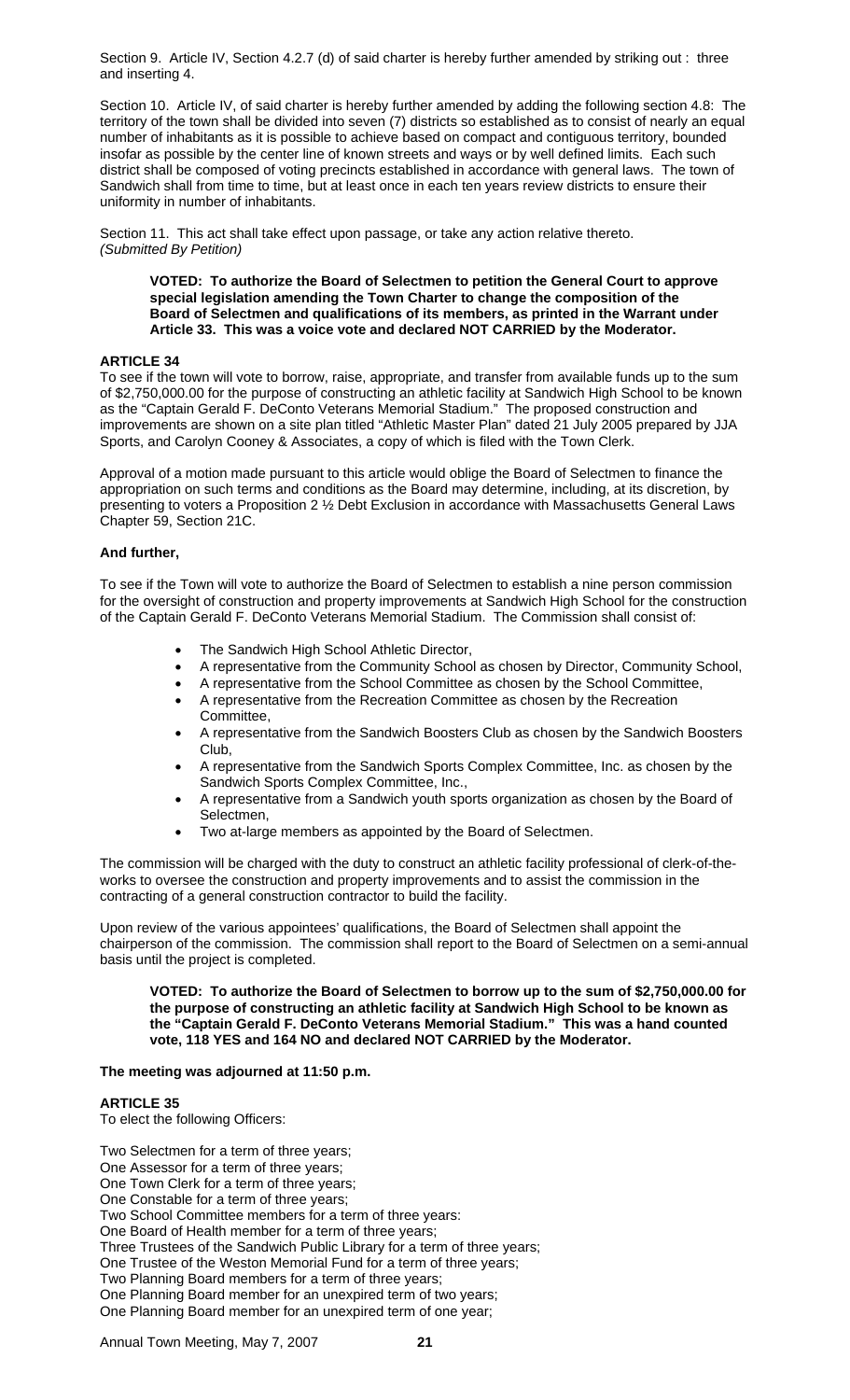And all other candidates that may appear on the official ballot,

And to vote YES or NO on the following question:

# **NON-BINDING BALLOT QUESTION #1**

Shall the Town change the date of the Annual Town Meeting from the first Monday in May to the first Saturday in May at 1:00 p.m.?

**YES \_\_\_\_\_\_\_\_\_ NO \_\_\_\_\_\_\_\_** 

The polls for the election will be open at 7:00 a.m. and close at 8:00 p.m. on said THURSDAY, THE TENTH DAY OF MAY, 2007.

|                                                               | P <sub>1</sub> | P <sub>2</sub> | P <sub>3</sub> | P <sub>4</sub>     | P <sub>5</sub>     | P <sub>6</sub> | P7             | Total |
|---------------------------------------------------------------|----------------|----------------|----------------|--------------------|--------------------|----------------|----------------|-------|
| BOARD OF SELECTMEN, THREE YEARS, VOTE FOR TWO                 |                |                |                |                    |                    |                |                |       |
| Randy Hunt                                                    | 282            | 270            | 228            | 139                | 154                | 163            | 149            | 1385  |
| Steven J. Chapman                                             | 68             | 64             | 79             | 35                 | 67                 | 65             | 70             | 448   |
| V. Gautam                                                     | 13             | 6              | $\overline{7}$ | $\mathbf 0$        | $\overline{2}$     | 6              | 10             | 44    |
| Linell M. Grundman                                            | 238            | 206            | 216            | 115                | 127                | 151            | 162            | 1215  |
| John G. Kennan, Jr.                                           | 285            | 201            | 206            | 102                | 108                | 142            | 119            | 1163  |
| <b>All Others</b>                                             | 0              | $\overline{2}$ | 1              | $\mathbf 0$        | $\overline{2}$     | 1              | $\overline{2}$ | 8     |
| <b>Blanks</b>                                                 | 136            | 131            | 111            | 69                 | 74                 | 80             | 108            | 709   |
| Total                                                         | 1022           | 880            | 848            | 460                | 534                | 608            | 620            | 4972  |
| BOARD OF ASSESSORS, THREE YEARS, VOTE FOR ONE                 |                |                |                |                    |                    |                |                |       |
| Lawrence B. Harrington                                        | 367            | 315            | 310            | 159                | 189                | 225            | 215            | 1780  |
| <b>All Others</b>                                             | 1              | $\overline{2}$ | 0              | 0                  | 3                  | $\overline{2}$ | 1              | 9     |
| <b>Blanks</b>                                                 | 143            | 123            | 114            | 71                 | 75                 | 77             | 94             | 697   |
| Total                                                         | 511            | 440            | 424            | 230                | 267                | 304            | 310            | 2486  |
| <b>TOWN CLERK, THREE YEARS, VOTE FOR ONE</b>                  |                |                |                |                    |                    |                |                |       |
| Barbara J. Walling                                            | 406            | 351            | 339            | 173                | 204                | 246            | 241            | 1960  |
| <b>All Others</b>                                             | 1              | 0              | 2              | $\mathbf 0$        | 4                  | $\overline{2}$ | 0              | 9     |
| <b>Blanks</b>                                                 | 104            | 89             | 83             | 57                 | 59                 | 56             | 69             | 517   |
| Total                                                         | 511            | 440            | 424            | 230                | 267                | 304            | 310            | 2486  |
|                                                               |                |                |                |                    |                    |                |                |       |
| CONSTABLE, THREE YEARS, VOTE FOR ONE                          |                |                |                |                    |                    |                |                |       |
| Joseph M. Cotter                                              | 376            | 310            | 312            | 154                | 184                | 225            | 215            | 1776  |
| <b>All Others</b>                                             | $\overline{2}$ | 0              | 1              | 1                  | 3                  | $\overline{2}$ | 1              | 10    |
| <b>Blanks</b>                                                 | 133            | 130            | 111            | 75                 | 80                 | 77             | 94             | 700   |
| Total                                                         | 511            | 440            | 424            | 230                | 267                | 304            | 310            | 2486  |
| SCHOOL COMMITTEE, THREE YEARS, VOTE FOR TWO                   |                |                |                |                    |                    |                |                |       |
| Sandra Aleta Barton                                           | 285            | 205            | 248            | 106                | 125                | 155            | 148            | 1272  |
| Robert F. Simmons, Jr.                                        | 285            | 216            | 271            | 145                | 152                | 176            | 213            | 1458  |
| Jose F. Correira III                                          | 99             | 119            | 67             | 51                 | 71                 | 80             | 69             | 556   |
| Michele E. Merolla                                            | 189            | 181            | 144            | 94                 | 114                | 112            | 99             | 933   |
| <b>All Others</b>                                             | 1              | $\mathbf 0$    | 1              | 0                  | $\mathbf 0$        | 6              | 4              | 12    |
| <b>Blanks</b>                                                 | 163            | 159            | 117            | 64                 | 72                 | 79             | 87             | 741   |
| Total                                                         | 1022           | 880            | 848            | 460                | 534                | 608            | 620            | 4972  |
| <b>BOARD OF HEALTH, THREE YEARS, VOTE FOR ONE</b>             |                |                |                |                    |                    |                |                |       |
| Sandra Lee Tompkins                                           | 382            | 315            | 305            | 158                | 189                | 226            | 222            | 1797  |
| <b>All Others</b>                                             | $\overline{2}$ | 0              | $\overline{2}$ | 0                  | $\mathbf 0$        | $\mathbf 1$    | 1              | 6     |
| <b>Blanks</b>                                                 | 127            | 125            | 117            | 72                 | 78                 | 77             | 87             | 683   |
| Total                                                         | 511            | 440            | 424            | 230                | 267                | 304            | 310            | 2486  |
| TRUSTEE, SANDWICH PUBLIC LIBRARY, THREE YEARS, VOTE FOR THREE |                |                |                |                    |                    |                |                |       |
| Alice F. Baker                                                | 349            | 290            | 313            | 144                | 186                | 214            | 206            | 1702  |
| Janet E. Czarnetzki                                           | 365            | 296            | 312            | 141                | 189                | 212            | 198            | 1713  |
|                                                               |                | 301            |                | 142                | 187                | 218            | 197            |       |
| Carolyn A. Weimar                                             | 348            |                | 310            |                    |                    |                |                | 1703  |
| <b>All Others</b><br><b>Blanks</b>                            | 0<br>471       | 1              | 1              | $\mathbf 0$<br>263 | $\mathbf 0$<br>239 | 1<br>267       | 1              | 4     |
|                                                               |                | 432            | 336            |                    |                    |                | 328            | 2336  |
| Total                                                         | 1533           | 1320           | 1272           | 690                | 801                | 912            | 930            | 7458  |
| TRUSTEE, WESTON MEMORIAL FUND, THREE YEARS, VOTE FOR ONE      |                |                |                |                    |                    |                |                |       |
| Charles E. Scribner                                           | 368            | 303            | 311            | 153                | 187                | 221            | 207            | 1750  |
| <b>All Others</b>                                             | 0              | $\mathbf 0$    | 1              | 0                  | $\mathbf 0$        | 0              | $\pmb{0}$      | 1     |
| <b>Blanks</b>                                                 | 143            | 137            | 112            | 77                 | 80                 | 83             | 103            | 735   |
| Total                                                         | 511            | 440            | 424            | 230                | 267                | 304            | 310            | 2486  |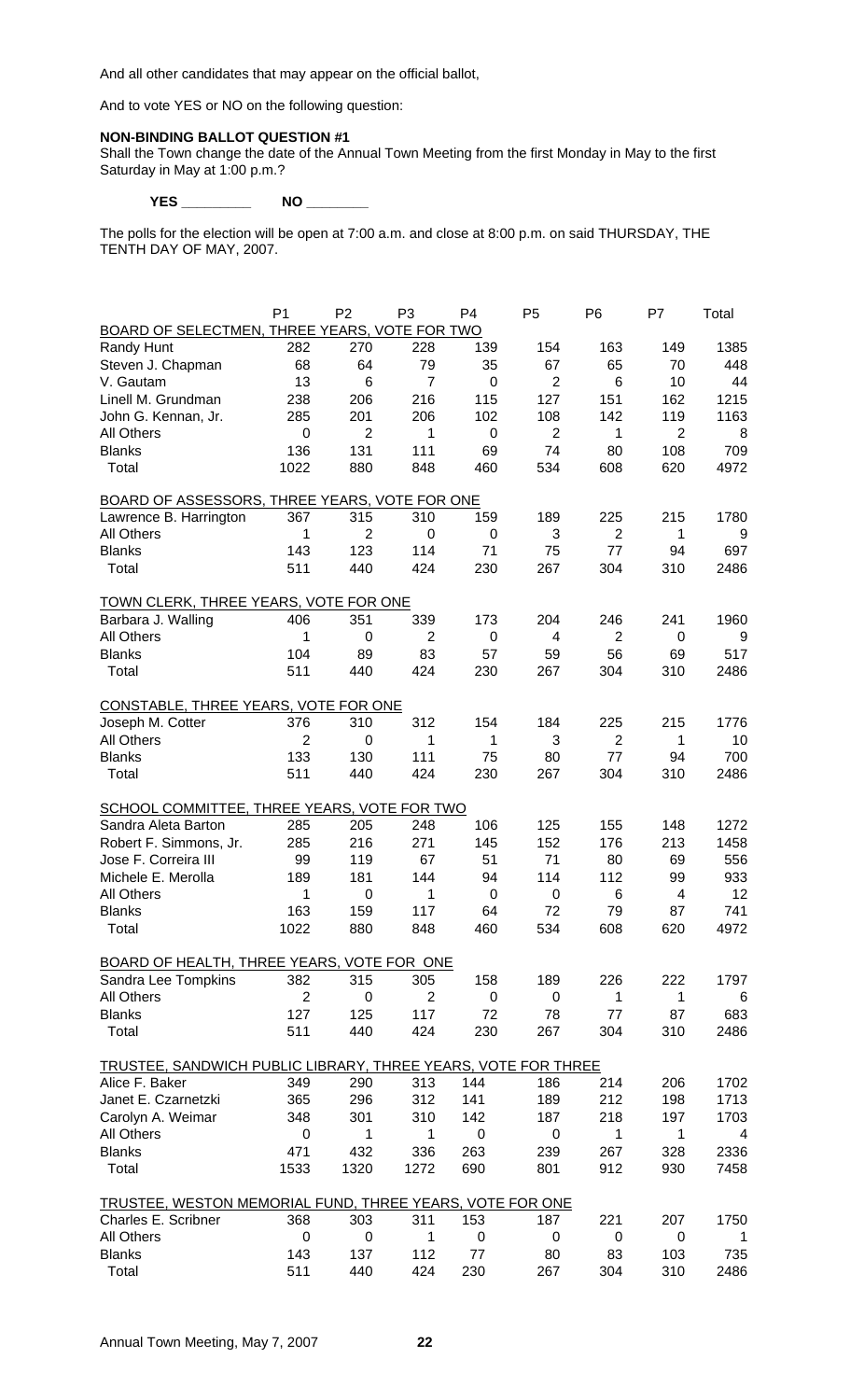| <u>PLANNING BOARD, THREE YEARS, VOTE FOR TWO</u>      |                |                |          |     |          |     |     |                |
|-------------------------------------------------------|----------------|----------------|----------|-----|----------|-----|-----|----------------|
| Joseph A. Vaudo                                       | 268            | 239            | 234      | 91  | 122      | 157 | 135 | 1246           |
| Richard A. Claytor, Jr.                               | 271            | 240            | 209      | 87  | 134      | 136 | 134 | 1211           |
| Sean H. Moloney                                       | 179            | 152            | 146      | 109 | 128      | 133 | 149 | 996            |
| <b>All Others</b>                                     | $\Omega$       | $\Omega$       | 0        | 0   | $\Omega$ | 1   | 1   | 2              |
| <b>Blanks</b>                                         | 304            | 249            | 259      | 173 | 150      | 181 | 201 | 1517           |
| Total                                                 | 1022           | 880            | 848      | 460 | 534      | 608 | 620 | 4972           |
| PLANNING BOARD, TWO-YEAR UNEXPIRED TERM, VOTE FOR ONE |                |                |          |     |          |     |     |                |
| <b>Daniel Edward Marsters</b>                         | 190            | 167            | 147      | 85  | 79       | 103 | 114 | 885            |
| Ralph Anthony Vitacco                                 | 148            | 126            | 139      | 66  | 122      | 127 | 137 | 865            |
| <b>All Others</b>                                     |                | 0              | 0        | 1   | 1        | 0   | 1   | 4              |
| <b>Blanks</b>                                         | 172            | 147            | 138      | 78  | 65       | 74  | 58  | 732            |
| Total                                                 | 511            | 440            | 424      | 230 | 267      | 304 | 310 | 2486           |
| PLANNING BOARD, ONE-YEAR UNEXPIRED TERM, VOTE FOR ONE |                |                |          |     |          |     |     |                |
| Amy L. Lipkind                                        | 338            | 274            | 280      | 149 | 184      | 212 | 199 | 1636           |
| <b>All Others</b>                                     | $\overline{2}$ | $\overline{2}$ | $\Omega$ |     | $\Omega$ |     | 1   | $\overline{7}$ |
| <b>Blanks</b>                                         | 171            | 164            | 144      | 80  | 83       | 91  | 110 | 843            |
| Total                                                 | 511            | 440            | 424      | 230 | 267      | 304 | 310 | 2486           |
| NON-BINDING BALLOT QUESTION #1                        |                |                |          |     |          |     |     |                |

Shall the Town change the date of the Annual Town Meeting from the first Monday in May to the first Saturday in May at 1:00 p.m.?

| ____<br>Yes   | 167 | 120 | 124 | 66  | 88             | 111 | 109 | 785  |
|---------------|-----|-----|-----|-----|----------------|-----|-----|------|
| No            | 291 | 276 | 267 | 141 | 160            | 169 | 167 | 1471 |
| <b>Blanks</b> | 53  |     |     |     | 44 33 23 19 24 |     | 34  | -230 |
| Total         | 511 | 440 | 424 | 230 | 267            | 304 | 310 | 2486 |

**The Polls were opened at 7:00 a.m. and closed at 8:00 p.m. The total vote cast was 2,486, which is 16 per cent of the voters. The total number of voters at the close of registration prior to the election was 14,754. The voting lists of Ballot Clerks and Checkers were checked and found in order and agreed with Ballot Box totals.** 

**The number of absentee ballots cast was 120, which included P1 – 35, P2 – 30, P3 – 18, P4 – 11, P5 – 9, P6 – 8, P7 – 9.** 

I certify that this is a true record of the Annual Town Meeting held on May 7, 2007 and the Annual Town Election held on May 10, 2007.

Barbara J. Walling Town Clerk